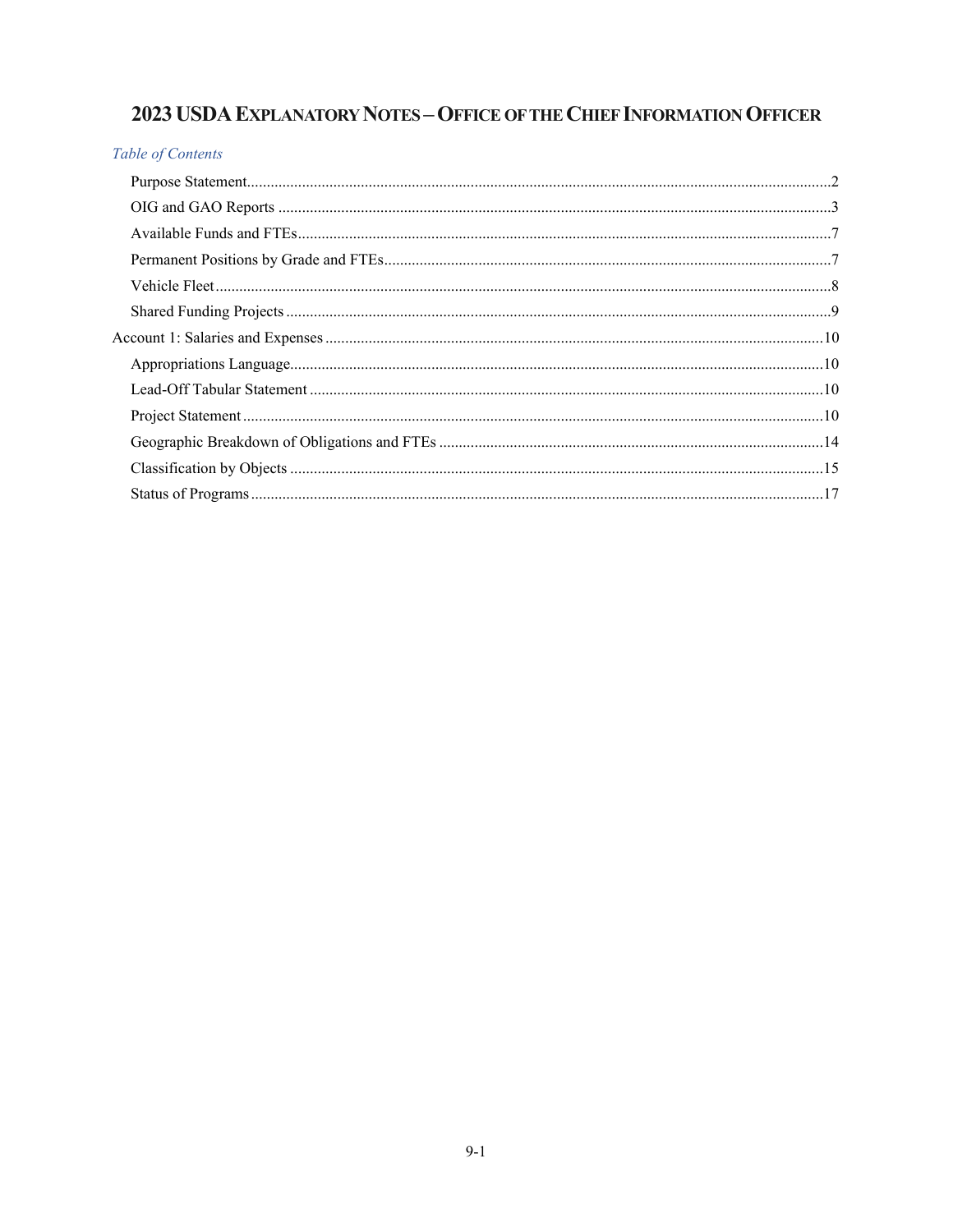## *AGENCY-WIDE*

#### **PURPOSE STATEMENT**

The Clinger-Cohen Act of 1996 required the establishment of a Chief Information Officer (CIO) for all major Federal agencies. The Act requires USDA to maximize the value of information technology acquisitions to improve the efficiency and effectiveness of USDA programs. To meet the intent of the law and to provide a Departmental focus for information resources management issues, Secretary's Memorandum 1030-30, dated August 8, 1996, established the Office of the Chief Information Officer (OCIO). The CIO serves as the primary advisor to the Secretary on Information Technology (IT) issues. OCIO provides leadership for the Department's information and IT management activities in support of USDA program delivery.

OCIO provides end-user support, data center operations, application development and wide-area network telecommunications services to USDA agencies and staff offices that are funded through the Working Capital Fund. These services are delivered by OCIO's Client Experience Center, National Information Technology Center and the Enterprise Network Services, with large office locations in Ft. Collins, Colorado; Kansas City, Missouri; and Washington, D.C. USDA is implementing a new operating model that will make it the best managed agency in the Federal government, a model that is enabling the Department to transition to a facts-based, data-driven, and customer-focused organization. In the current operating and budget environment there is no choice but to modernize. OCIO's ability to effectively manage and modernize IT systems will be a key factor in the Department achieving this vision.

To support this new approach, USDA has transitioned IT customer support services to enterprise services managed by the OCIO, providing cost-effective, high- quality Department-wide helpdesk, desktop, voice, and mobile shared services. Additionally, OCIO has consolidated 39 USDA data centers to a single data center and back-up, while transitioning additional systems and applications to readily available cloud services. These moves will not only increase the strategic focus of IT leadership and staff in USDA's respective mission areas; they will also reduce the cost of providing these services and reduce our cybersecurity vulnerabilities. USDA will become a data-driven organization to ensure that leadership and employees have access to the data and analytical tools that support rapid and well-informed decisions. When data is not integrated, standardized, or of high quality and reliability, problems and opportunities remain obscured, impacting overall program performance. USDA has begun implementing executive dashboard solutions with USDA-wide data on human resources, information technology, finance, and other key administrative data to support USDA executive decision-making.

A customer-focused approach to USDA's digital services requires us to streamline the Department's complex network of online resources that must be navigated today to find or access services. Too often, customer data is not shared or integrated among similar programs. To improve in these areas, USDA will create online service portals that are easy-to-use, include additional self-service capabilities, and integrate data for common customers. Providing the best possible customer service on a consistent basis also means ensuring that USDA employees can access the network anywhere, anytime, regardless of agency, program, or location and that employees have the bandwidth necessary to fully utilize the technology. Over the next two years, we will also flatten the USDA local area networks to make this a reality. Managing 17 USDA networks contributes to our cybersecurity risks, is not cost effective, and is not conducive to providing USDA employees the access to shared information and bandwidth needed to improve customer service. To support this effort the USDANet Enterprise Infrastructure Solutions (EIS) Task Order was awarded on December 16, 2021, and work has begun on transition activities in support of network modernization.

The OCIO Headquarters is in Washington, D.C. As of September 30, 2021, there were 1,468 full-time permanent employees funded by appropriated (169) and Working Capital Funds (1,299).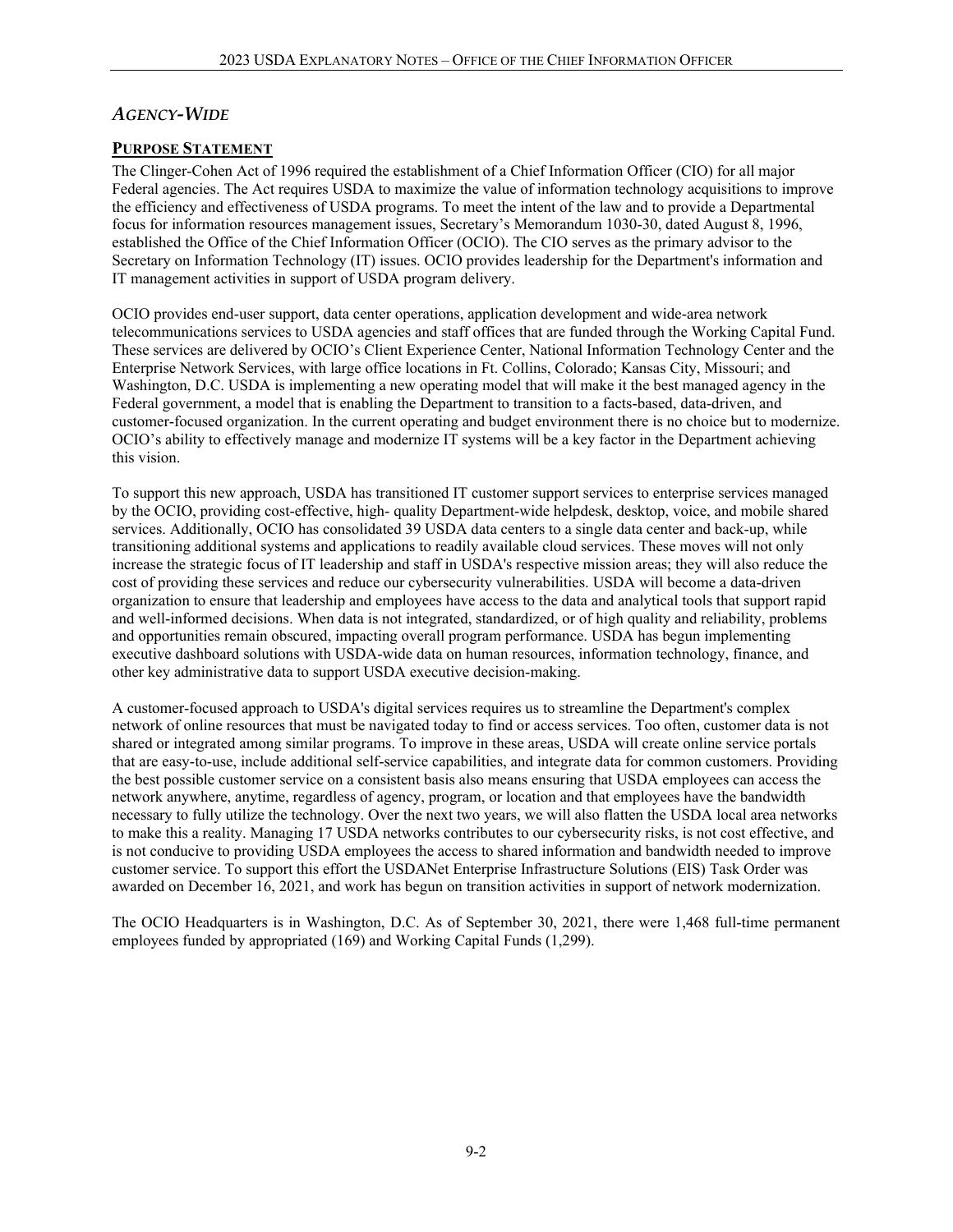## **OIG AND GAO REPORTS**

|                                       | Table OCIO-1. Completed OIG Reports |                                                                                                  |                                                                                                                                                                                              |  |  |  |  |
|---------------------------------------|-------------------------------------|--------------------------------------------------------------------------------------------------|----------------------------------------------------------------------------------------------------------------------------------------------------------------------------------------------|--|--|--|--|
| ID                                    | <b>Final Report</b><br>Date         | <b>Title</b>                                                                                     | <b>Results</b>                                                                                                                                                                               |  |  |  |  |
| 50501-0018-12                         | 10/2018                             | FY 2018 Federal Information<br>Security Modernization Act<br>(FISMA) Audit                       | This audit contained 7 recommendations. All<br>recommendations have been implemented.<br>Audit Closed.                                                                                       |  |  |  |  |
| 50503-0002-12                         | 10/2019                             | FY 2019 Federal Information<br>Security Modernization Act<br>(FISMA) Audit                       | This audit contained 3 recommendations. All<br>recommendations have been implemented.<br>Audit Closed.                                                                                       |  |  |  |  |
| 88403-0001-12                         | 09/2021                             | SOC 1 Type 2 Examination                                                                         | No Recommendations.                                                                                                                                                                          |  |  |  |  |
| 88801-0001-12                         | 05/2021                             | USDA's Information Technology<br>Incident Response Consideration                                 | This audit contained 3 recommendations. All<br>recommendations have been implemented.<br>Audit Closed.                                                                                       |  |  |  |  |
| Table OCIO-2. In-Progress OIG Reports |                                     |                                                                                                  |                                                                                                                                                                                              |  |  |  |  |
| ID                                    | <b>Final Report</b><br>Date         | Title                                                                                            | <b>Results</b>                                                                                                                                                                               |  |  |  |  |
| 50501-0017-12                         | 9/2018                              | Security Over Select USDA<br>Agencies' Networks and System<br>FY 2018                            | OIG issued 3 recommendations to USDA for<br>this audit. One recommendation has been<br>implemented and closed. Remediation is<br>underway for the remaining 2<br>recommendations.            |  |  |  |  |
| 50501-0020-12                         | 6/2019                              | Improper Usage of USDA's<br>Information Technology Resources                                     | OIG issued 6 recommendations to USDA for<br>this audit. Two assigned to OCIO have been<br>implemented and closed. Awaiting<br>recommendation closure for 4 issued to<br>OHRM, ARS, APHIS, FS |  |  |  |  |
| $50501 - 0020 - 12(1)$                | 6/2018                              | Improper Usage of USDA's<br><b>Information Technology Resources</b><br>- Interim Report          | OIG issued 7 recommendations to USDA for<br>this audit. Five recommendations have been<br>implemented and closed. Remediation is<br>underway for the remaining 2<br>recommendations.         |  |  |  |  |
| 50501-0021-12                         | 8/2019                              | Data Encryption Controls Over<br>Personally Identifiable Information<br>on USDA Information Tech | OIG issued 2 recommendations to USDA for<br>this audit. Remediation is underway for the 2<br>recommendations.                                                                                |  |  |  |  |
| 50501-0022-12                         | 9/2020                              | Security Over Select USDA<br>Agencies' Networks and Systems<br>FY 2019                           | OIG issued 10 recommendations to USDA for<br>this audit. Three recommendations have been<br>implemented and closed. Remediation is<br>underway for the remaining 7<br>recommendations.       |  |  |  |  |
| 50501-0023-12                         | 9/2020                              | U.S. Department of Agriculture's<br>2020 Compliance with the<br>Geospatial Data Act              | OIG issued 2 recommendations to USDA for<br>this audit. One recommendation has been<br>implemented and closed. Remediation is<br>underway for the remaining recommendation.                  |  |  |  |  |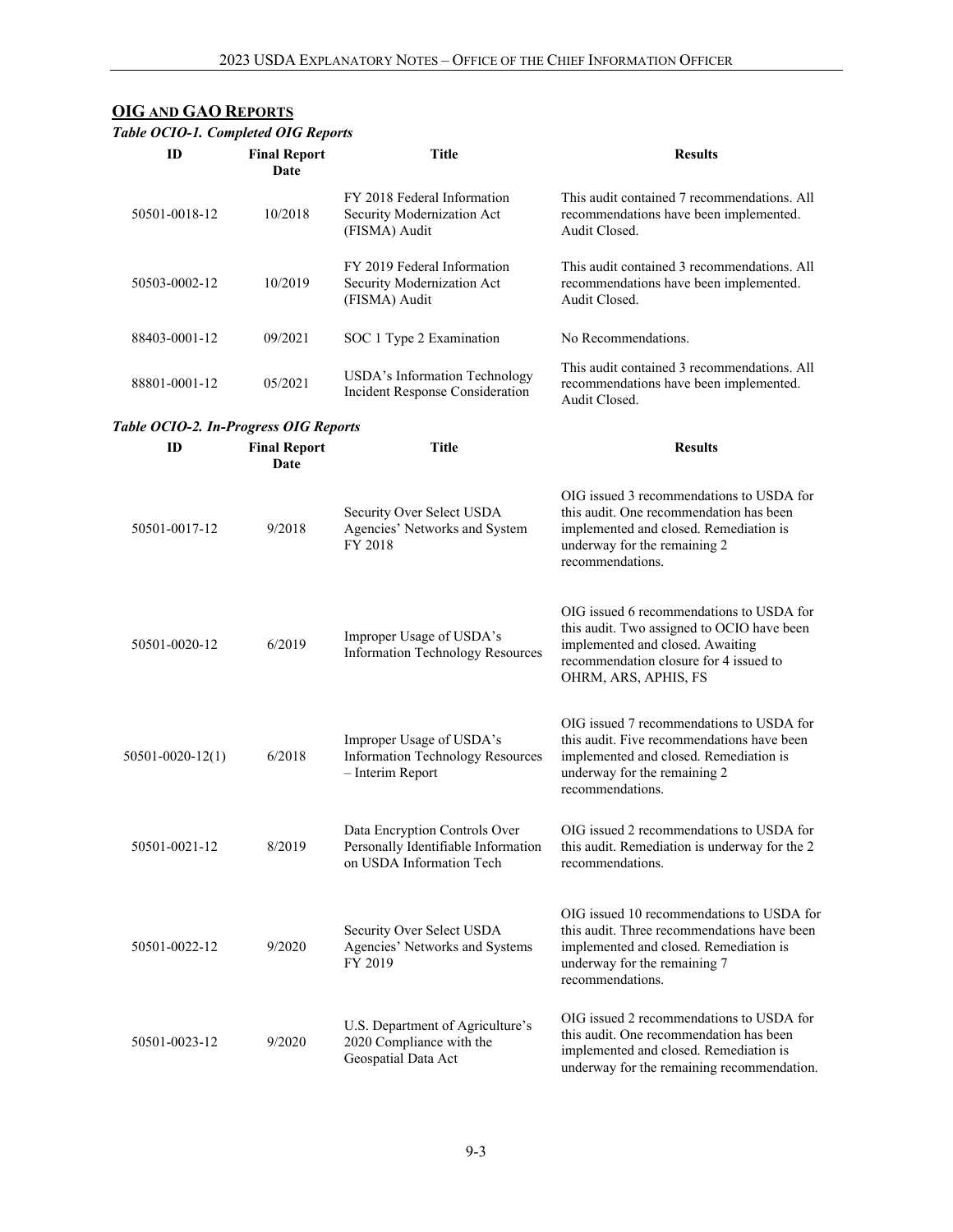| 50503-0003-12                  | 10/2020 | FY 2020 Federal Information<br>Security Modernization Act<br>(FISMA) Audit             | OIG issued 9 recommendations to USDA for<br>this audit. 7 recommendation have been<br>implemented and closed. Remediation is<br>underway for the 2 remaining<br>recommendations. |
|--------------------------------|---------|----------------------------------------------------------------------------------------|----------------------------------------------------------------------------------------------------------------------------------------------------------------------------------|
| 88501-0003-12<br>50801-0001-12 | 9/2020  | Implementation of the IT<br>Modernization Centers of<br><b>Excellence Improvements</b> | OIG issued 3 recommendations to USDA for<br>this audit. Two recommendations have been<br>implemented and closed. Remediation is<br>underway for the remaining recommendation.    |

#### *Table OCIO-3. Completed GAO Reports*

| ID             | <b>Final Report</b><br>Date | Title                                                                                                                                           | <b>Results</b>                                                                                                    |
|----------------|-----------------------------|-------------------------------------------------------------------------------------------------------------------------------------------------|-------------------------------------------------------------------------------------------------------------------|
| 101000/18-42   | 01/2018                     | Information Technology:<br>Agencies Need to Involve Chief<br>Information Officers in Reviewing<br>Billions of Dollars in Acquisitions           | This audit contained 3 recommendations. All<br>recommendations have been implemented.<br>Audit Closed.            |
| 101036/18-148  | 11/2017                     | Information Technology Reform:<br>Agencies Need to Improve<br>Certification of Incremental<br>Development                                       | This audit contained 2 recommendations. All<br>recommendations have been implemented.<br>Audit Closed.            |
| 101056/18-93   | 08/2018                     | Federal Chief Information<br>Officers: Critical Actions Needed<br>to Address Shortcomings and<br>Challenges in Implementing<br>Responsibilities | This audit contained 1 recommendation. The<br>recommendation has been implemented. Audit<br>Closed.               |
| 102594/19-144  | 03/2019                     | Cybersecurity Workforce:<br>Agencies Need to Accurately<br>Categorize Positions to Effectively<br><b>Identify Critical Staffing Needs</b>       | This audit contained 1 recommendation. The<br>recommendation has been implemented. Audit<br>Closed.               |
| 102743/19-241  | 04/2019                     | Data Center Optimization:<br><b>Additional Agency Actions</b><br>Needed to Meet OMB Goals                                                       | This audit contained 1 recommendation. The<br>recommendation has been implemented. Audit<br>Closed.               |
| 102946/19-146R | 12/2018                     | Department of Agriculture:<br>Analysis of Selected Data Centers<br>Did Not Follow Federal Guidance<br>and Leading Practices                     | This audit contained 4 recommendations. All<br>recommendations have been closed not<br>implemented. Audit Closed. |
| 103506/20-279  | 03/2020                     | Data Center Optimization:<br>Agencies Report Progress, but<br>Oversight and Cybersecurity Risks<br>Need to Be Addressed                         | This audit contained 1 recommendation. The<br>recommendation has been implemented. Audit<br>Closed.               |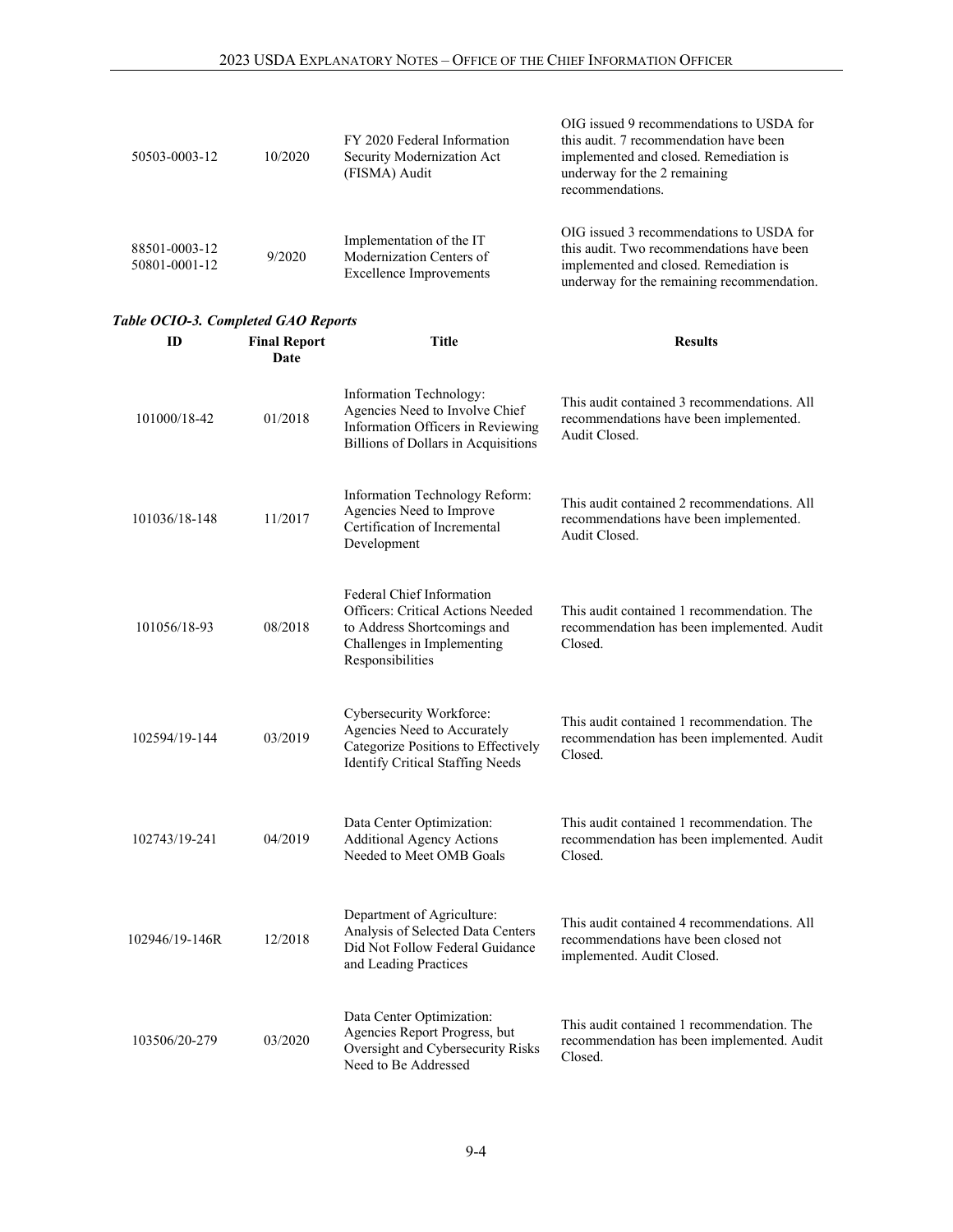| 104223/21-212 | 03/2021 | Data Center Optimization:<br>Agencies Report Progress and<br>Billions Saved, but OMB Needs to<br>Improve Its Utilization Guidance | No Recommendations.                                                                                                                                                 |
|---------------|---------|-----------------------------------------------------------------------------------------------------------------------------------|---------------------------------------------------------------------------------------------------------------------------------------------------------------------|
| 310964/12-791 | 09/2012 | Organizational Transformation:<br>Enterprise Architecture Value<br>Needs to Be Measured and<br>Reported                           | This audit contained 2 recommendations. One<br>recommendation has been closed implemented<br>and 1 recommendation has been closed not<br>implemented. Audit Closed. |

# *Table OCIO-4. In-Progress GAO Reports*

| ID            | <b>Final Report</b><br><b>Date</b> | Title                                                                                                                                        | <b>Results</b>                                                                                                                                                                                                                                              |
|---------------|------------------------------------|----------------------------------------------------------------------------------------------------------------------------------------------|-------------------------------------------------------------------------------------------------------------------------------------------------------------------------------------------------------------------------------------------------------------|
| 100087/16-468 | 5/2016                             | Information Technology:<br>Federal Agencies Need to Address<br>Aging Legacy Systems                                                          | GAO issued 1 recommendation to USDA for<br>this audit. Remediation is underway for the<br>recommendation.                                                                                                                                                   |
| 100568/17-464 | 9/2017                             | Telecommunications:<br>Agencies Need to Apply Transition<br>Planning Practices to Reduce<br>Potential Delays and Added Costs                 | GAO issued 5 recommendations to USDA for<br>this audit. Three recommendations have been<br>implemented and closed. Remediation is<br>underway for the remaining 2<br>recommendations.                                                                       |
| 101360/18-381 | 7/2018                             | Paperwork Reduction Act:<br>Agencies Could Better Leverage<br>Review Processes and Public<br>Outreach to Improve Burden<br>Estimates         | GAO issued 2 recommendations to USDA for<br>this audit. One recommendation has been<br>implemented and closed. Remediation is<br>underway for the remaining recommendation.                                                                                 |
| 102299/19-58  | 4/2019                             | Cloud Computing:<br>Agencies Have Increased Usage<br>and Realized Benefits, but Cost<br>and Savings Data Need to Be<br><b>Better Tracked</b> | GAO issued 2 recommendations to USDA for<br>this audit. One recommendation has been<br>implemented and closed. Remediation is<br>underway for the remaining recommendation.                                                                                 |
| 102588/20-129 | 10/2019                            | Information Technology:<br>Agencies Need to Fully Implement<br>Key Workforce Planning Activities                                             | GAO issued 1 recommendation to USDA for<br>this audit. Remediation is underway for the<br>recommendation.                                                                                                                                                   |
| 102633/19-384 | 7/2019                             | Cybersecurity Agencies Need to<br>Fully Establish Risk Management<br>Programs and Address Challenges                                         | GAO issued 3 recommendations to USDA for<br>this audit. One recommendation has been<br>implemented and closed. Remediation is<br>underway for the one OCIO recommendation.<br>Awaiting recommendation closure for the one<br>recommendation issued to OBPA. |
| 102968/20-567 | 9/2020                             | Information Technology:<br>Selected Federal Agencies Need to<br>Take Additional Actions to Reduce<br><b>Contract Duplication</b>             | OIG issued 5 recommendations to USDA for<br>this audit. Remediation is underway for the 5<br>recommendations.                                                                                                                                               |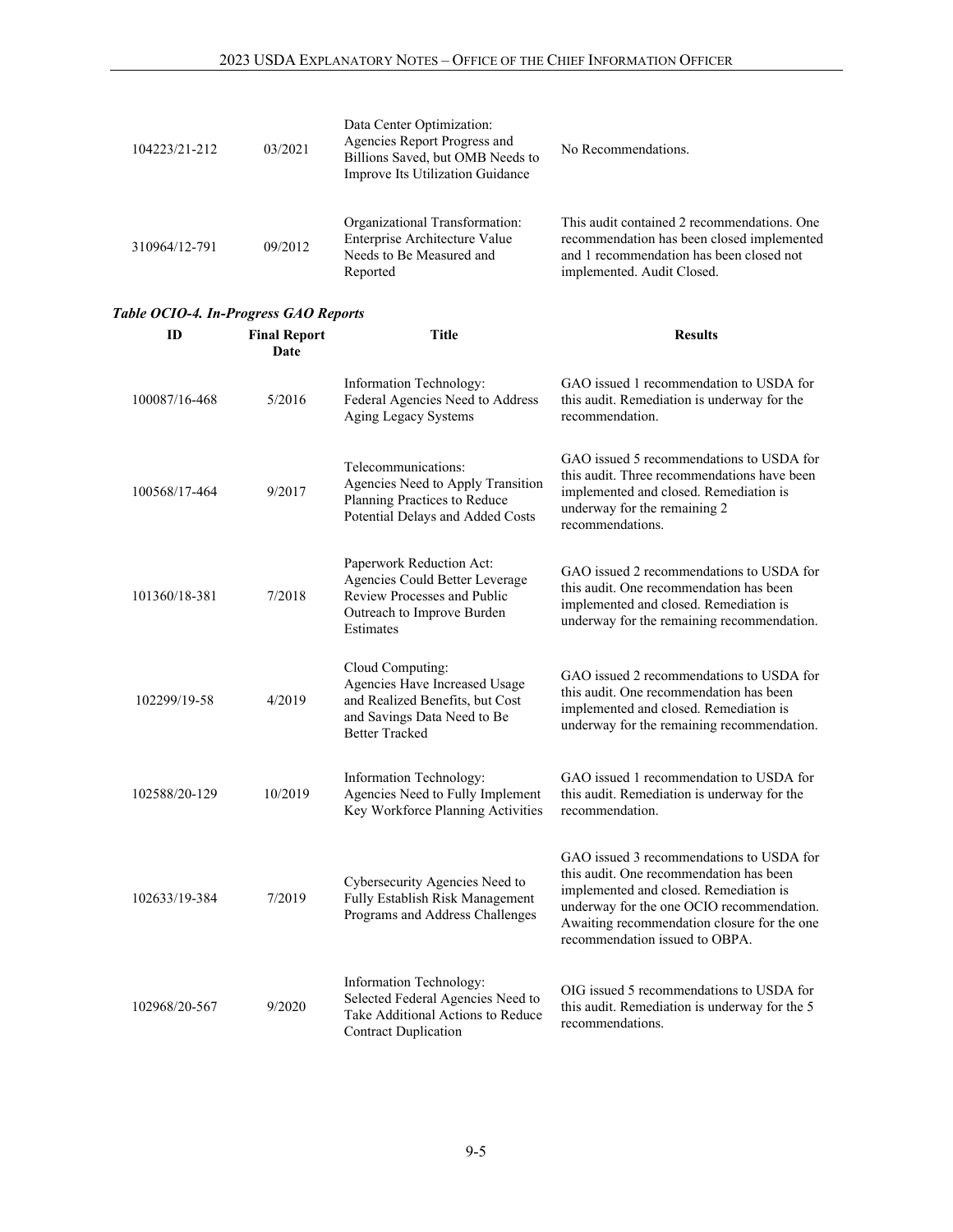| 103984/21-152 | 12/2020 | Data Governance: Agencies Made<br>Progress in Establishing<br>Governance, but Need to Address<br>Key Milestones                             | GAO issued 1 recommendation to USDA for<br>this audit. Remediation is underway for the<br>recommendation.                                                                     |
|---------------|---------|---------------------------------------------------------------------------------------------------------------------------------------------|-------------------------------------------------------------------------------------------------------------------------------------------------------------------------------|
| 311099/14-44  | 1/2014  | Computer Matching Act:<br>OMB and Selected Agencies Need<br>to Ensure Consistent<br>Implementation                                          | GAO issued 3 recommendations to USDA for<br>this audit. Two recommendations have been<br>implemented and closed. Remediation is<br>underway for the remaining recommendation. |
| 311410/15-617 | 9/2015  | Information Technology Reform:<br>Billions of Dollars in Savings Have<br>Been Realized, but Agencies Need<br>to Complete Reinvestment Plans | GAO issued 1 recommendation to USDA for<br>this audit. Remediation is underway for the<br>recommendation.                                                                     |
| 104552/21-171 | 12/2020 | Information Technology: Federal<br>Agencies Need to Take Urgent<br>Action to Manage Supply Chain<br><b>Risks</b>                            | GAO issued 7 recommendations to USDA for<br>this audit. Remediation is underway.                                                                                              |

#### **AVAILABLE FUNDS AND FTES**

*Table OCIO-5. Available Funds and Staff Years (thousands of dollars, FTEs)* 

| Item                                                    | 2020<br>Actual           | <b>FTE</b>               | 2021<br>Actual           | <b>FTE</b>                   | 2022<br><b>Enacted</b>   | <b>FTE</b>               | 2023<br><b>Budget</b> | <b>FTE</b> |
|---------------------------------------------------------|--------------------------|--------------------------|--------------------------|------------------------------|--------------------------|--------------------------|-----------------------|------------|
| Salaries and Expenses:                                  |                          |                          |                          |                              |                          |                          |                       |            |
|                                                         | \$66,580                 | 68                       | \$66,814                 | 82                           | \$66,814                 | 82                       | \$97,547              | 114        |
|                                                         |                          |                          | 20,000                   |                              |                          |                          |                       |            |
|                                                         | $-750$                   | $\overline{\phantom{a}}$ | $\overline{\phantom{a}}$ | $\overline{\phantom{a}}$     | $\overline{\phantom{a}}$ | $\overline{\phantom{a}}$ |                       |            |
|                                                         | 65,830                   | 68                       | 86,814                   | 82                           | 66,814                   | 82                       | 97,547                | 114        |
|                                                         |                          | $\overline{\phantom{a}}$ |                          | $\overline{\phantom{a}}$     | 17,680                   | $\overline{\phantom{a}}$ |                       |            |
|                                                         | 65,830                   | 68                       | 86,814                   | 82                           | 84,494                   | 82                       | 97,547                | 114        |
|                                                         | $-503$                   | $\overline{\phantom{a}}$ | $-1,134$                 | $\overline{\phantom{a}}$     |                          | $\blacksquare$           |                       |            |
|                                                         | $\overline{\phantom{a}}$ | $\overline{\phantom{a}}$ | $-17,680$                |                              |                          |                          |                       |            |
|                                                         | 65,327                   | 68                       | 68,000                   | 82                           | 84,494                   | 82                       | 97,547                | 114        |
|                                                         | 7,794                    | $\overline{\phantom{a}}$ | 5,182                    | $\qquad \qquad \blacksquare$ | 5,544                    | $\overline{\phantom{a}}$ | 5,544                 |            |
|                                                         | 2,029                    | $\overline{\phantom{a}}$ | 2,271                    | $\overline{\phantom{a}}$     | 2,109                    | $\overline{\phantom{a}}$ | 2,109                 |            |
|                                                         | 12,117                   | 5                        | 13,648                   | 5                            | 13,648                   | 5                        | 13,648                | 5          |
|                                                         | 1,539                    | $\overline{\phantom{a}}$ | 563                      |                              |                          |                          |                       |            |
|                                                         | 7,303                    | 39                       | 10,893                   | 78                           | 10,893                   | 78                       | 10,893                | 78         |
|                                                         | 7,500                    | 4                        | 4,975                    | 4                            | 4,975                    | 4                        | 4,975                 | 4          |
|                                                         | 38,282                   | 48                       | 37,532                   | 87                           | 37.169                   | 87                       | 37,169                | 87         |
|                                                         | 103,609                  | 116                      | 105,532                  | 169                          | 121,663                  | 169                      | 134,716               | 201        |
| Other Federal Funds (WCF):                              |                          |                          |                          |                              |                          |                          |                       |            |
| ASC - Office of the Chief Information Officer Oversight | 1.137                    | 5                        | 1,165                    | 5                            | 1,352                    | 6                        | 1,376                 | 6          |
|                                                         | 367,401                  | 699                      | 453,091                  | 1,033                        | 458,182                  | 1,222                    | 473,630               | 1,226      |
| Department Administration Information Technology Office | 9,167                    | 19                       | 15,333                   | 20                           | 13,746                   | 29                       | 14,048                | 29         |
|                                                         | 203,052                  | 184                      | 301,342                  | 217                          | 291,120                  | 209                      | 290,780               | 209        |
|                                                         | 61,871                   | 19                       | 86,943                   | 24                           | 86,105                   | 45                       | 71,043                | 45         |
|                                                         | 642,628                  | 926                      | 857,874                  | 1,299                        | 850,505                  | 1,511                    | 850,877               | 1,515      |
|                                                         | 746,740                  | 1,042                    | 982,220                  | 1,468                        | 972,168                  | 1,680                    | 985,593               | 1,716      |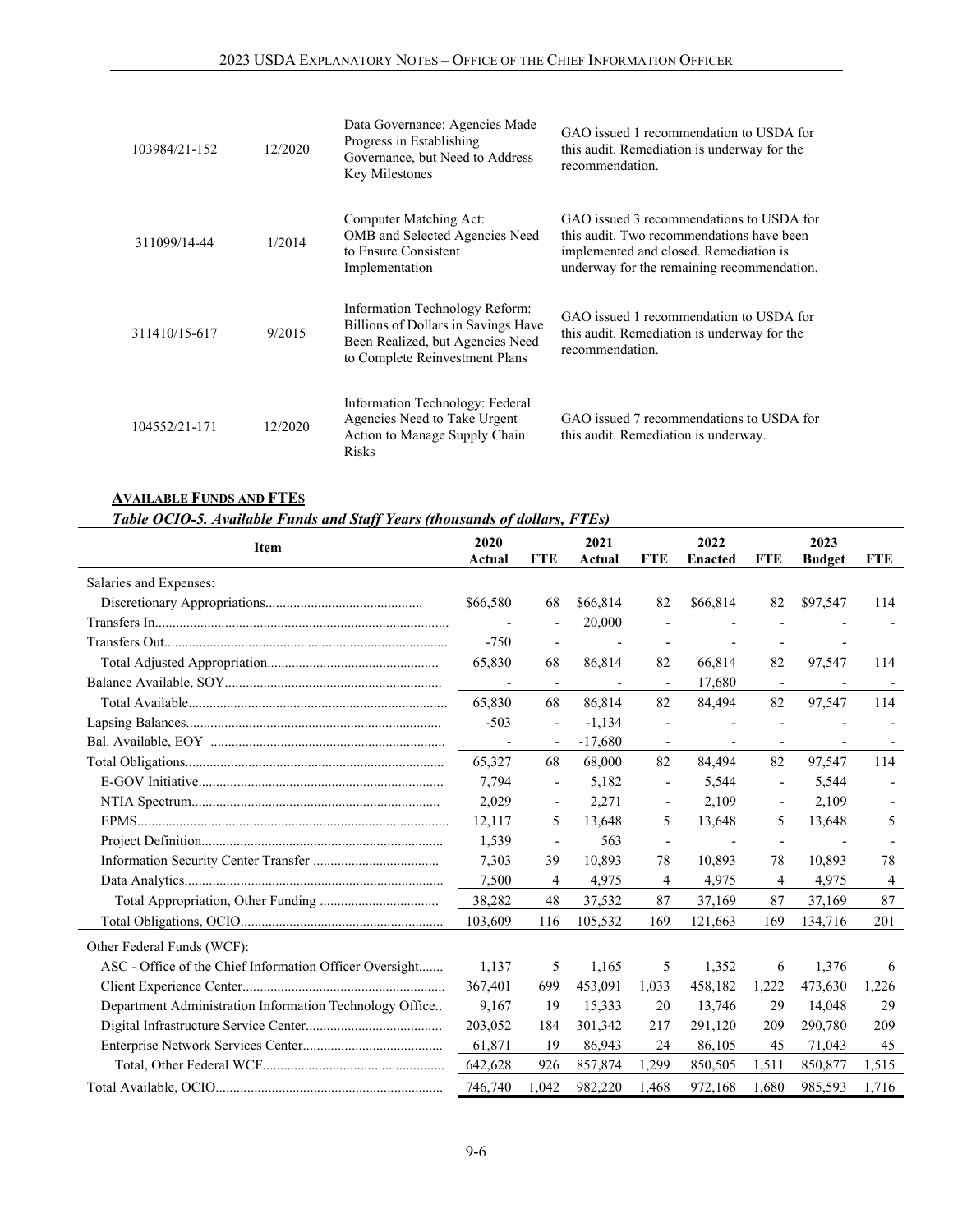| Table OCIO-6. Permanent Positions by Grade and FTEs |      |       |                |      |       |                |      |       |                          |      |       |                          |
|-----------------------------------------------------|------|-------|----------------|------|-------|----------------|------|-------|--------------------------|------|-------|--------------------------|
| <b>Item</b>                                         |      |       | 2020<br>Actual |      |       | 2021<br>Actual |      |       | 2022<br><b>Estimated</b> |      |       | 2023<br><b>Estimated</b> |
|                                                     | D.C. | Field | Total          | D.C. | Field | Total          | D.C. | Field | Total                    | D.C. | Field | <b>Total</b>             |
| SES                                                 |      |       |                |      |       |                |      |       |                          |      |       |                          |
|                                                     |      |       | 13             | 22   |       | 24             | 22   |       | 24                       | 30   |       | 32                       |
|                                                     | 19   | 8     | 27             | 35   |       | 43             | 35   |       | 43                       | 39   | 8     | 47                       |
|                                                     |      | 27    | 35             | 32   | 27    | 59             | 32   | 27    | 59                       | 52   | 27    | 79                       |
|                                                     |      | 20    | 28             | 9    | 20    | 29             | 9    | 20    | 29                       | 9    | 20    | 29                       |
|                                                     |      | 4     |                |      | 4     | h              |      | 4     | h                        | C    | 4     | 6                        |
|                                                     |      |       |                |      |       |                |      |       |                          |      |       |                          |
|                                                     |      |       |                |      |       |                |      |       |                          |      |       |                          |
| Total Perm. FT EOY                                  | 54   | 62    | 116            | 107  | 62    | 169            | 107  | 62    | 169                      | 139  | 62    | 201                      |
|                                                     | 54   | 62    | 116            | 107  | 62    | 169            | 107  | 62    | 169                      | 139  | 62    | 201                      |

## **PERMANENT POSITIONS BY GRADE AND FTES**

#### **VEHICLE FLEET**

#### **Motor Vehicle Fleet**

Client Experience Center's (CEC), under the Office of the Chief Information Officer (OCIO), mission is to support a global customer base and their respective business mission areas as their client IT service provider of choice. CEC works together to securely design, integrate, sustain, and optimize the combined information technologies that empower every aspect of their missions. As the client IT service provider CEC enables our customers' missions through innovative solutions, premier service delivery, and technical expertise at the best value. To increase security, improve customer service, and drive cost savings across the entire Department, OCIO tasked CEC with developing and implementing a vision for consolidating end-user IT support services for all USDA. This effort, referred to as End User Consolidation (EUC), was completed at the end of FY 2020. As a part of EUC, IT services that fall under OCIO-CEC will include remote connectivity, workstation equipment, authentication, and communication and collaboration tools.

The current OCIO-CEC fleet consists of GSA leased vehicles. They are utilized by IT specialists and support teams to assist in keeping the computing environment operating and ensure that computers, applications, networks, and communication technologies are fully functional. CEC uses its fleet to support best industry practices, to organize IT resources and personnel efficiently, and to deploy them where and when they are needed. CEC fleet service allows its employees to travel to field locations and maintain a unified organization dedicated to supporting both the shared and diverse IT requirements. CEC also use the fleet to address issues with malfunctioning IT equipment at these locations. Vehicles are located across the country and Puerto Rico as the IT specialist drive to the many field offices and service centers for IT support, equipment deployments, replacing/disposal of equipment.

OCIO's current fleet is based on mission and geographic needs. As of September 30, 2021, CEC has 209 leased GSA vehicles and Digital Infrastructure Service Center (DISC) has one leased GSA vehicle. The goal is to reach 200 vehicles for OCIO, and 10 vehicles are projected to be turned in to GSA; however, reduction was delayed in Fiscal Year 2021 due to the COVID-19 pandemic. CEC continues to lease vehicles from GSA to provide IT support within USDA. In Fiscal Year 2020, CEC entered a fleet sharing program with FPAC and RD.

#### *Changes to the Motor Vehicle Fleet*

In FY 2021, 39 vehicles were replaced, 2 are still pending replacement. In FY 2022, 10 vehicles are projected to be turned in to GSA and approximately 66 will be replaced. Note: In FY 2021, due to Pandemic vehicles to be turned in was delayed.

#### *Replacement of Passenger Motor Vehicles*

The GSA leased vehicles are replaced based on the GSA regulations.

#### *Impediments to Managing the Motor Vehicle Fleet*

There are none currently.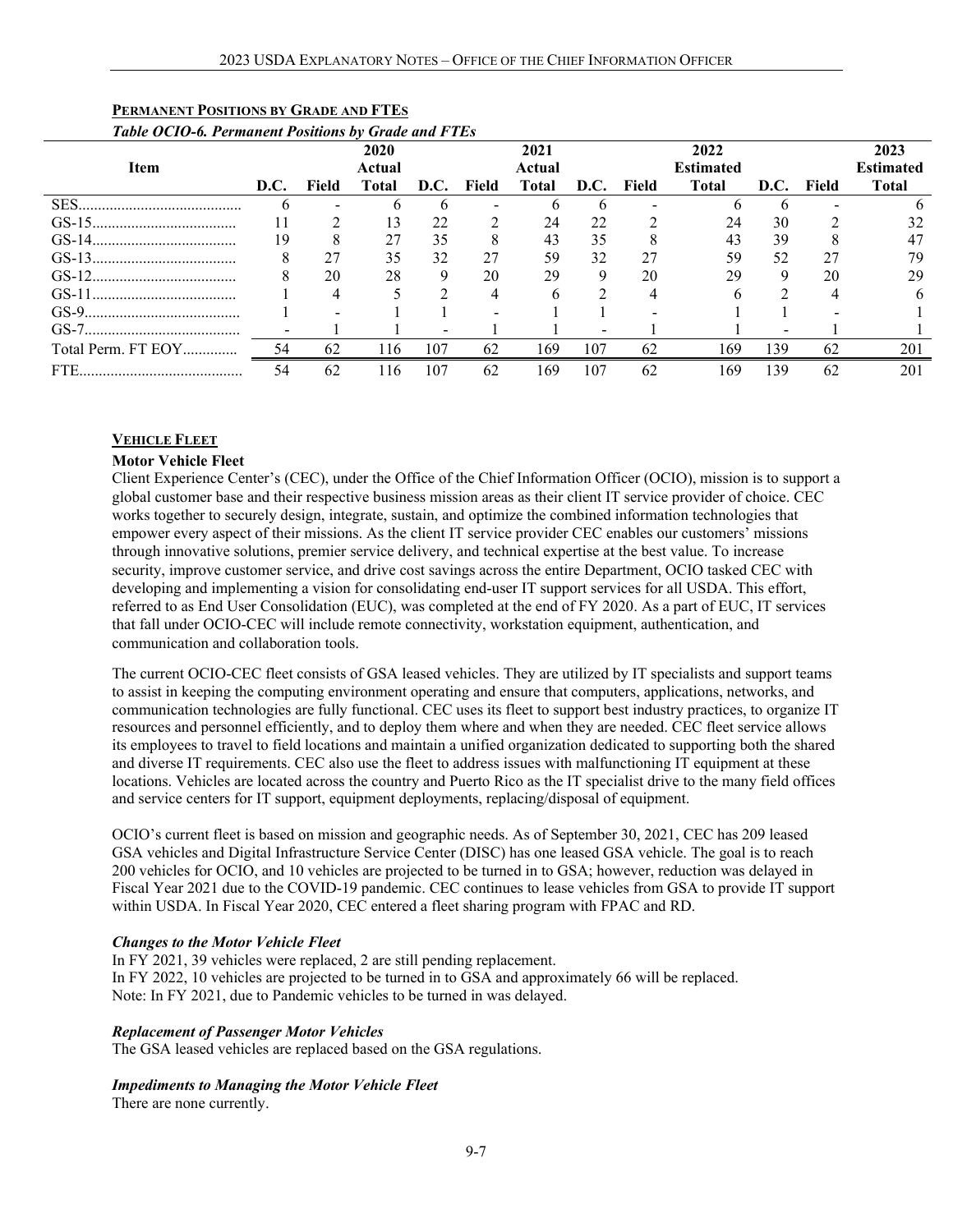#### *Statement of Proposed Purchase of Passenger Moto Vehicles*

CEC has no plans to purchase vehicles.

#### *Aircraft*

CEC owns no aircraft.

|        |                | Sedans and Lt. Trucks, | Lt. Trucks,  |                 | Annual    |
|--------|----------------|------------------------|--------------|-----------------|-----------|
| Fiscal | <b>Station</b> | SUVs, and              | SUVs, and    | Total           | Operating |
| Year   | Wagons         | Vans $(4x2)$           | Vans $(4x4)$ | <b>Vehicles</b> | Costs     |
| 2020   | 163            | 21                     | 26           | 210             | \$8,631   |
| Change | -34            | $+29$                  | $+5$         |                 | $-939$    |
| 2021   | 129            | 50                     | 31           | 210             | 7,692     |
| Change | $-10$          |                        |              | $-10$           | $-380$    |
| 2022   | 119            | 50                     | 31           | 200             | 7,312     |
| Change | $-25$          | $+25$                  |              |                 | $+188$    |
| 2023   | 94             | 75                     | 31           | 200             | 7,500     |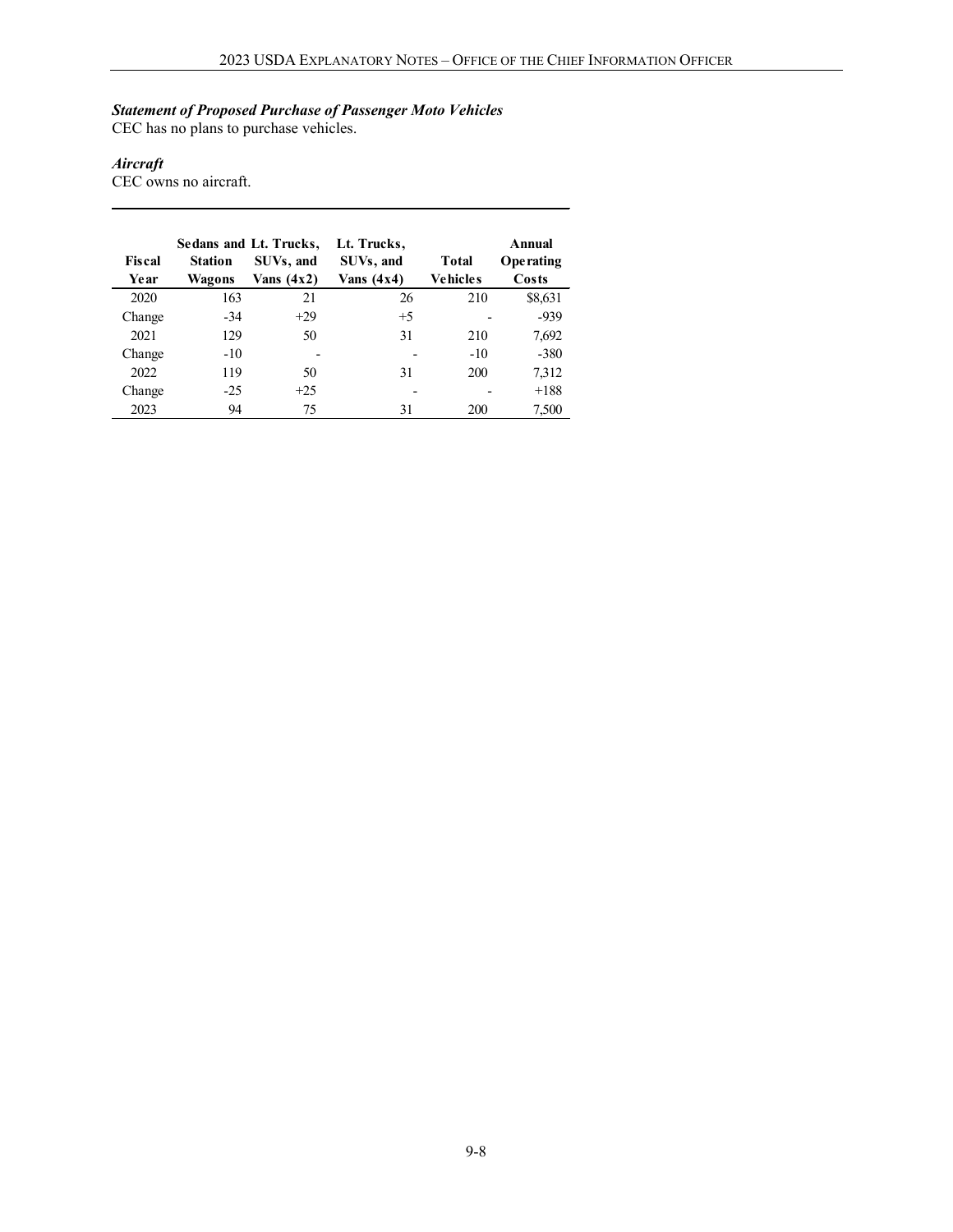#### **SHARED FUNDING PROJECTS**

*Table OCIO-7. Shared Funding Projects (thousands of dollars)*

| Item                                                    | 2020<br>Actual           | 2021<br>Actual | 2022<br><b>Estimated</b> | 2023<br><b>Estimated</b> |
|---------------------------------------------------------|--------------------------|----------------|--------------------------|--------------------------|
| <b>Working Capital Fund:</b>                            |                          |                |                          |                          |
| Administrative Services:                                |                          |                |                          |                          |
|                                                         | 72                       | 1,288          | 118                      | 122                      |
|                                                         | 180                      | 134            | 85                       | 86                       |
|                                                         | 347                      | 326            | 358                      | 355                      |
|                                                         | 4,627                    | 4,563          | 5,294                    | 5,610                    |
| Human Resources Enterprise Management Systems           | 12                       | 13             | 16                       | 17                       |
|                                                         | 5,238                    | 6,324          | 5,871                    | 6,190                    |
| Communications:                                         |                          |                |                          |                          |
|                                                         | 7                        | 893            | 18                       | 22                       |
| <b>Executive Secretariat:</b>                           |                          |                |                          |                          |
|                                                         | 1,392                    |                |                          |                          |
| Finance and Management:                                 |                          |                |                          |                          |
|                                                         | 263                      | 272            | 353                      | 354                      |
|                                                         | 1,064                    | 1,153          | 1,327                    | 1,374                    |
|                                                         | 266                      | 184            | 192                      | 185                      |
|                                                         | 434                      | 429            | 449                      | 449                      |
|                                                         | 2,027                    | 2,038          | 2,321                    | 2,362                    |
| Information Technology:                                 |                          |                |                          |                          |
|                                                         | 5,581                    | 7.254          | 7,687                    | 8,041                    |
| Department Administration Information Technology Office | 725                      | 842            | 422                      | 437                      |
|                                                         | 10,417                   | 11,876         | 15,179                   | 14,545                   |
|                                                         | 27,797                   | 13,342         | 11,756                   | 8,483                    |
|                                                         | 44,520                   | 33,314         | 35,044                   | 31,506                   |
|                                                         | $\overline{\phantom{a}}$ | 7              | 9                        | 9                        |
|                                                         | 51,792                   | 42,576         | 43,263                   | 40,089                   |
| <b>Department-Wide Shared Cost Programs:</b>            |                          |                |                          |                          |
|                                                         | 88                       | 77             | 116                      | 116                      |
|                                                         | 7                        |                |                          |                          |
|                                                         | 5                        | 45             | 46                       | 47                       |
|                                                         |                          |                | 21                       | 26                       |
|                                                         | 65                       | 108            | 137                      | 137                      |
|                                                         | 28                       | 33             | 41                       | 41                       |
|                                                         | 67                       | 48             | 67                       | 68                       |
|                                                         | 53                       | 51             | 71                       | 72                       |
|                                                         | 67                       | 72             | 97                       | 97                       |
|                                                         | 13                       | 13             | 21                       | 21                       |
|                                                         | 93                       | 61             | 70                       | 70                       |
| Total, Department-Wide Reimbursable Programs            | 486                      | 508            | 687                      | 695                      |
| E-Gov:                                                  |                          |                |                          |                          |
| Budget Formulation and Execution Line of Business       | 1                        | 1              | 1                        | 1                        |
|                                                         |                          |                | 4                        | 4                        |
|                                                         | 2                        | 2              | 1                        | 1                        |
|                                                         | 13                       | 13             | 13                       | 13                       |
|                                                         | 3                        | 3              | 4                        | 4                        |
|                                                         | 17                       | 17             |                          |                          |
|                                                         |                          |                |                          |                          |
|                                                         | 36                       | 36             | 23                       | 23                       |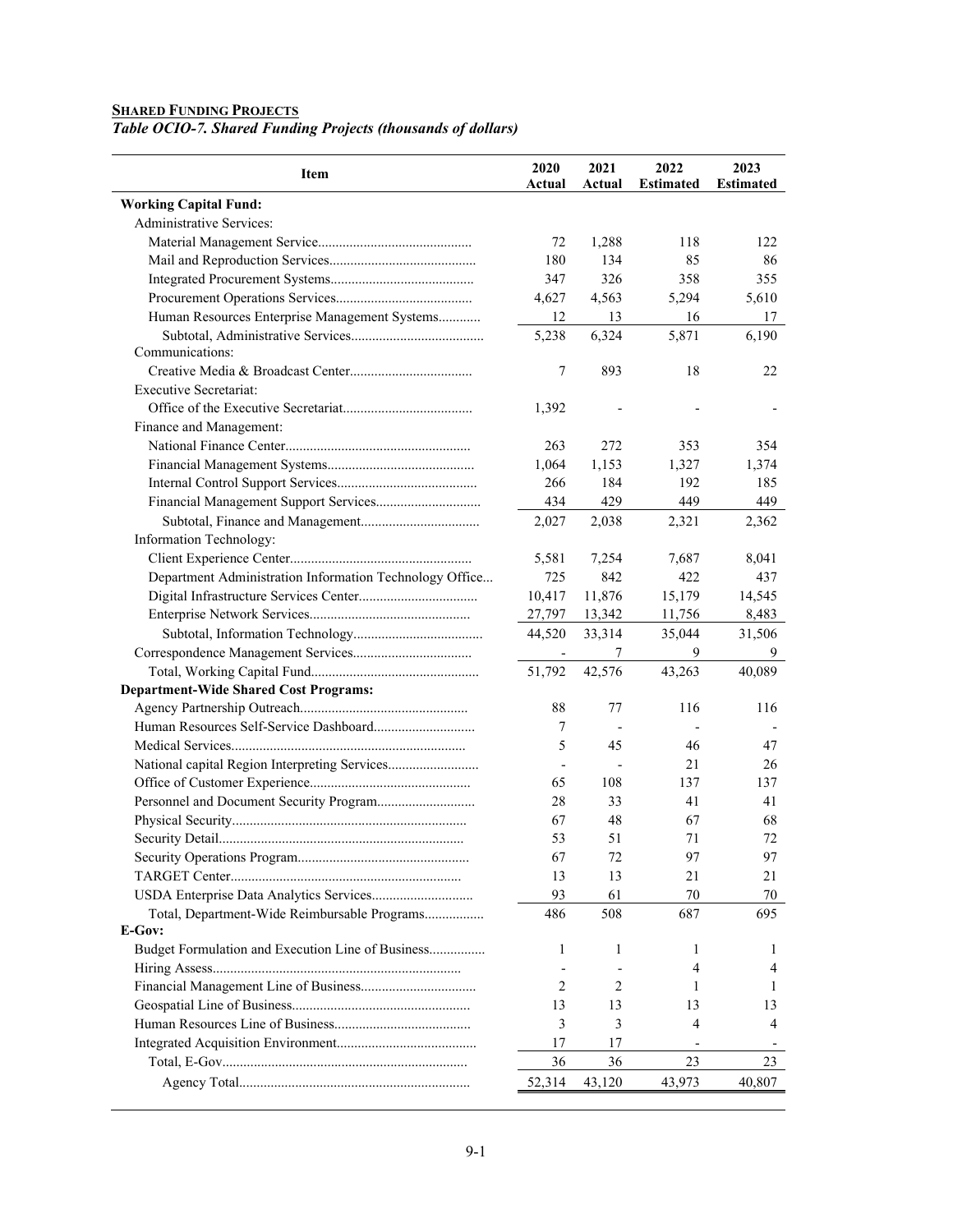#### *ACCOUNT 1: SALARIES AND EXPENSES*

#### **APPROPRIATIONS LANGUAGE AND EXPLANATION OF CHANGES**

The appropriations language follows (new language underscored; deleted matter enclosed in brackets):

#### **Office of the Chief Information Officer**

For necessary expenses of the Office of the Chief Information Officer, [\$101,001,000]\$97,547,000.

## **LEAD-OFF TABULAR STATEMENT**

## *Table OCIO-8. Lead-Off Tabular Statement*

| Item | Amount        |
|------|---------------|
|      | \$66,814,000  |
|      | $+30,733,000$ |
|      | 97,547,000    |
|      |               |

#### **PROJECT STATEMENT**

#### *Table OCIO-9. Project Statement (thousands of dollars, FTEs)*

| Item                                    | 2020<br>Actual           | FTE                      | 2021<br>Actual | FTE                      | 2022<br><b>Estimated</b> | FTE.                     | 2023<br><b>Estimated</b> | <b>FTE</b> | Inc. or<br>Dec.          | <b>FTE</b><br>Inc. or<br>Dec. | Chg<br><b>Key</b> |
|-----------------------------------------|--------------------------|--------------------------|----------------|--------------------------|--------------------------|--------------------------|--------------------------|------------|--------------------------|-------------------------------|-------------------|
| Discretionary Appropriations:           |                          |                          |                |                          |                          |                          |                          |            |                          |                               |                   |
| Office of the Chief Information Officer | \$66,580                 | 68                       | \$66,814       | 80                       | \$66,814                 | 82                       | \$97,547                 | 114        | $+30,733$                | $+32$                         | (1)               |
| Transfers In*:                          |                          |                          |                |                          |                          |                          |                          |            |                          |                               |                   |
|                                         | $\overline{\phantom{0}}$ | $\overline{\phantom{0}}$ | 20,000         | $\overline{\phantom{0}}$ |                          |                          |                          |            |                          |                               |                   |
|                                         | $\qquad \qquad$          | $\overline{\phantom{0}}$ | 20,000         | $\qquad \qquad$          |                          |                          |                          |            |                          |                               |                   |
| Transfers Out:                          |                          |                          |                |                          |                          |                          |                          |            |                          |                               |                   |
|                                         | $-750$                   |                          |                |                          |                          |                          |                          |            |                          |                               |                   |
|                                         | $\overline{\phantom{a}}$ |                          |                |                          | 17,680                   | $\overline{\phantom{0}}$ |                          |            | $\overline{\phantom{0}}$ |                               |                   |
|                                         | 65,830                   | 68                       | 86,814         | 80                       | 84,494                   | 82                       | 97,547                   | 114        | $+30,733$                |                               |                   |
|                                         | $-503$                   | $\overline{\phantom{a}}$ | $-1,134$       | $\overline{\phantom{a}}$ |                          |                          |                          |            |                          | $\overline{\phantom{0}}$      |                   |
|                                         | $\overline{\phantom{a}}$ | $\overline{\phantom{a}}$ | $-17,680$      | $\qquad \qquad$          |                          |                          |                          |            |                          |                               |                   |
|                                         | 65,327                   | 68                       | 68,000         | 80                       | 84,494                   | 82                       | 97,547                   | 114        | $+13,053$                | $+32$                         |                   |
|                                         |                          |                          |                |                          |                          |                          |                          |            |                          |                               |                   |

#### *Table OCIO-10. Project Statement (thousands of dollars, FTEs)*

| <b>Item</b>                             | 2020<br>Actual  | <b>FTE</b>               | 2021<br>Actual | <b>FTE</b>               | 2022<br><b>Estimated</b> | FTE | 2023<br><b>Estimated</b> | <b>FTE</b> | Inc. or<br>Dec. | <b>FTE</b><br>Inc or<br>Dec. |
|-----------------------------------------|-----------------|--------------------------|----------------|--------------------------|--------------------------|-----|--------------------------|------------|-----------------|------------------------------|
| Discretionary Obligations:              |                 |                          |                |                          |                          |     |                          |            |                 |                              |
| Office of the Chief Information Officer | \$65,327        | 68                       | \$65,680       | 80                       | \$84,494                 | 82  | \$97,547                 | 114        | $+\$13,053$     | $+32$                        |
|                                         |                 | $\overline{\phantom{a}}$ | 2,320          | $\overline{\phantom{a}}$ | $\overline{\phantom{a}}$ |     |                          |            |                 |                              |
|                                         | 65,327          | 68                       | 68,000         | 80                       | 84,494                   | 82  | 97,547                   | 114        | $+13,053$       | $+32$                        |
|                                         |                 |                          |                |                          |                          |     |                          |            |                 |                              |
|                                         | 503             | $\overline{\phantom{a}}$ | 1,134          |                          | $\overline{\phantom{0}}$ |     |                          |            |                 |                              |
|                                         | $\qquad \qquad$ | $\sim$                   | 17,680         | $\overline{\phantom{a}}$ | $\overline{\phantom{0}}$ |     |                          |            |                 |                              |
|                                         | 65,830          | 68                       | 86,814         | 80                       | 84.494                   | 82  | 97,547                   | 114        | $+13.053$       | $+32$                        |
|                                         |                 |                          |                |                          |                          |     |                          |            |                 |                              |

Less: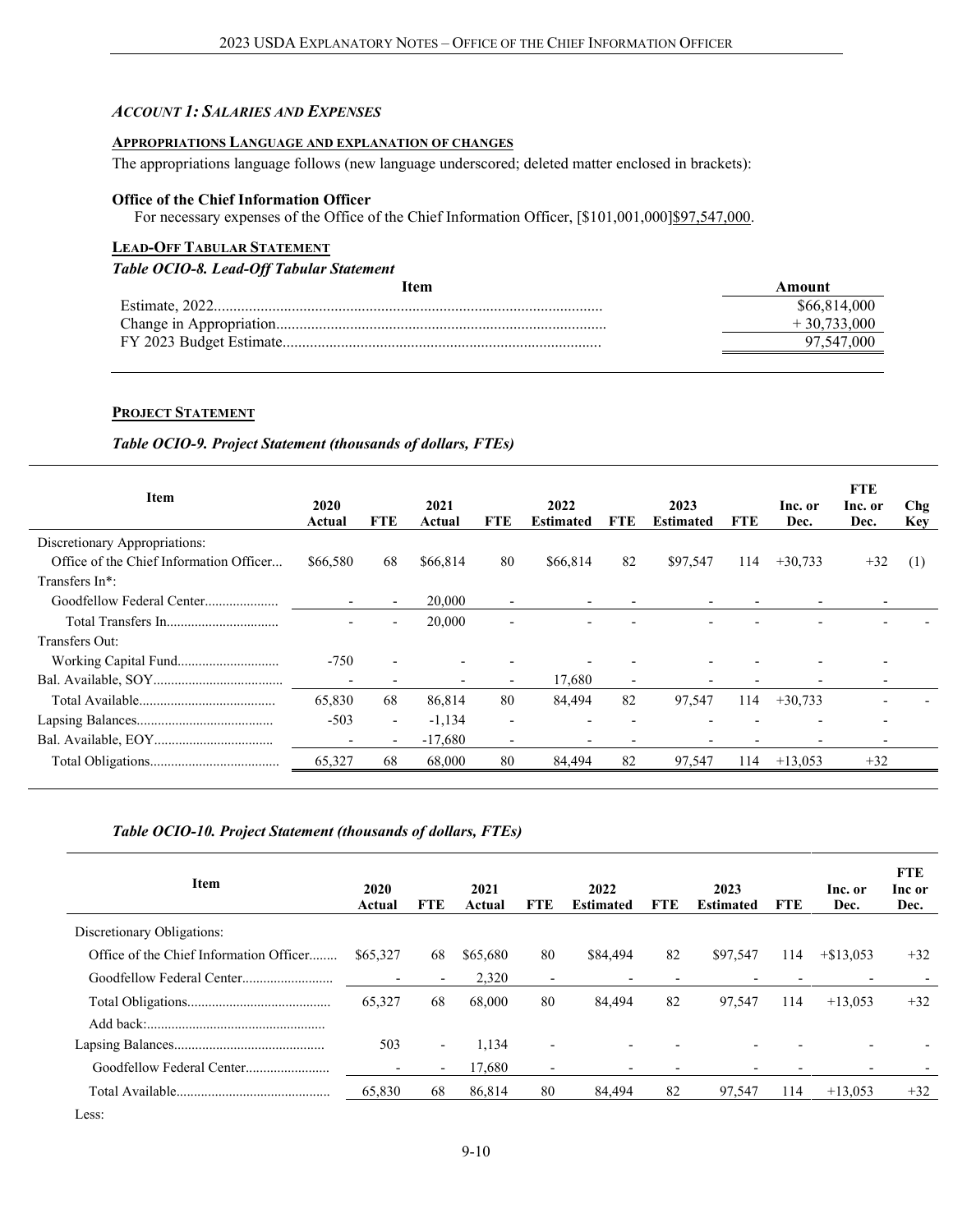|        |                          | $-20,000$ | $\overline{a}$           | $-$     | $\overline{\phantom{a}}$ | $\overline{\phantom{0}}$ | $\overline{\phantom{0}}$ |                          |       |
|--------|--------------------------|-----------|--------------------------|---------|--------------------------|--------------------------|--------------------------|--------------------------|-------|
| 750    | $\overline{\phantom{0}}$ | $\sim$    | $\overline{\phantom{0}}$ | $-$     | $\overline{\phantom{0}}$ | $\overline{\phantom{0}}$ | $\overline{\phantom{0}}$ | $\overline{\phantom{0}}$ |       |
|        |                          |           | $\overline{\phantom{0}}$ | -17.680 | $\overline{\phantom{0}}$ | $\overline{\phantom{a}}$ | $-$                      | $\overline{\phantom{0}}$ |       |
| 66.580 | 68                       | 66.814    | 80                       | 66.814  | 82                       | 97,547 114               |                          | $+30.733$                | $+32$ |

#### **Office of the Chief Information Officer**

Base funds will allow the OCIO to continue to provide guidance, leadership and coordination for the Department's information management, technology investment and cyber security activities in support of USDA program delivery. In addition to Departmental Administration funding used for human resources operational services, current year and budget year base funds may also be used to support expedited and enhanced classification, staffing and processing efforts.

#### (1) A net increase of \$30,733,000 and 32 additional FTEs for the OCIO (\$66,814,000 and 82 FTEs available in 2022).

The funding change is requested for the following items:

A) An increase of \$459,000, which includes \$325,940 for pay inflation and \$133,060 for FERS for 2022 Pay and FERS.

This increase supports the pay increase which went into effect January 1st, 2022 of a 2.7 percent Cost of Living pay increase for civilian employees, and 1.1 percent increase to cover the expenses for the mandated increase of USDA's contribution to FERS.

#### An increase of \$738,000 for 2023 Pay.

This increase will support the annualization of the 2022 2.7 percent Cost of Living pay increase and the 2023 4.6 percent Cost of Living pay increase. This increase will allow the OCIO to continue to maximize the value of information technology acquisitions to improve the efficiency and effectiveness of USDA program. This critical increase is needed to support and maintain current staffing levels to meet the program demands and statutory requirements imposed on OCIO. Elimination of the pay cost increase means the OCIO would be forced to decease funding for staffing and mission critical contracts. Approximately 24 percent of our budget supports personnel compensation and benefits. Failure to receive this increase would prevent us from fully performing our mission, which is necessary to ensure continued IT support for all areas of the Department as well as meeting the needs of the Executive Office of the President and members of Congress.

- B) An increase of \$8,000 for Shared Cost Programs and Working Capital Fund Inflationary Increases. An increase of \$8,000 for Shared Cost Programs inflationary costs. This increase will support an inflationary percentage increase of 2 percent for the Office of the Chief Information Officer to continue to fund the required fixed Departmental programs.
- C) An increase of \$5,000,000 and 9 FTEs to Continuous Diagnostics and Mitigation Program. This increase will support Continuous Diagnostics Monitoring (CDM) by allowing for inflationary costs and increases in Program and Project Management support, related training, as well as implementation of an Endpoint Detection and Response (EDR) capability.

If funding is not received USDA will have significant challenges in meeting requirements mandated by Executive Order (EO) 14028, Improving the Nation's Cybersecurity. Of these requirements, OMB M-22- 01, Improving Detection of Cybersecurity Vulnerabilities and Incidents on Federal Government Systems through Endpoint Detection and Response, mandates Federal Executive Civilian Branch (FECB) agencies adopt a robust Endpoint Detection and Response (EDR) solution as part of the shift in cyber defense from a reactive to a proactive posture. OMB M-22-01 mandates that FECBs meet the first of four-maturity levels by the end of August 2022. Without funding USDA will not meet this mandate.

The USDA CDM program delivers capabilities in four areas: asset management, identity management, network security management, and data protection management. The USDA CDM program holds an essential role in meeting these unfunded mandates, but additional funding is required. Without additional funding, USDA will not be able to properly secure its users, systems, networks, and data.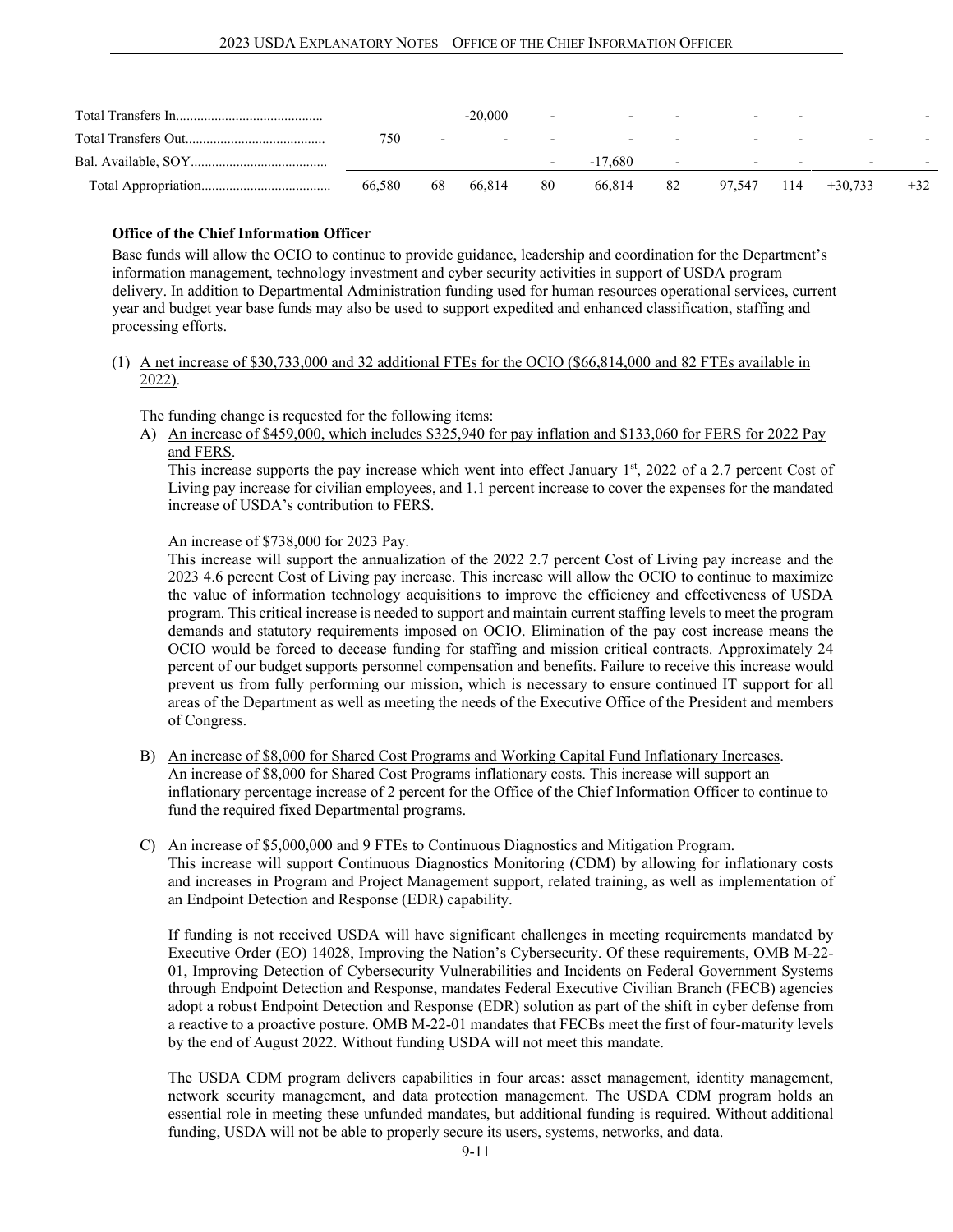- D) An increase of \$1,600,000 and 8 FTEs to Cyber Workforce Requirements and Training Program. Based on the workload analysis by position, this increase will fund 8 additional FTEs for a fully staffed 21st century cyber workforce, in addition to Boot Camps, Executive Leadership Training, exams, and certification renewal, allowing ISC to:
	- Reduce contractor numbers for project managers and training support
	- Reduce contractor numbers to ensure governmental functions of program audits and policy are performed by federal staff
	- Augment support needed from consolidation of security functions, such as firewall management and mainframe security, and other functions identified through RACI documentation

If funding is not received, USDA will not be able to meet the evolving demands required to secure the USDA networks and systems. Without sufficiently skilled cybersecurity staff, USDA will not be able to effectively identify, detect, protect, respond, and recover from cybersecurity threats and attacks. In addition, additional staff are required to assess, design, and develop solutions to the unfunded mandates associated with EO 14028. Not addressing this requirement will result in increased risk to the Department and its missions.

E) An increase of \$17,473,000 for Cyber Security Continuous Diagnostics Monitoring Phases 1-3. OCIO, Information Security Center (ISC), Continuous Diagnostics Monitoring (CDM) Program provides information security, continuous monitoring, and risk analysis, prioritization, and mitigation capabilities to improve cyber security of USDA IT assets and strengthen the security posture of USDA agency and office networks. USDA centrally manages and coordinates procurement, installation, training, architecture alignment, security analysis, operation, and maintenance of the Department of Homeland Security (DHS) CDM-recommended security diagnostics, sensors, and tools deployed at USDA. Using data gathered and reported by sensors, tools, and USDA-level CDM dashboard, USDA security and IT management and staff identify risks and vulnerabilities affecting IT assets to fix first and remediate in a timely manner.

The additional funding request for \$17.473 million to the FY 2023 budget will support CDM Phases 1-3. This increase will support CDM by allowing for inflationary costs and increases in Program and Project Management support, and related training. In addition, USDA CDM will be responsible for multiple software licenses, beginning in FY21:

- Hardware Asset Management (HWAM) ForeScout CounterACT
- Software Asset Management (SWAM) CarbonBlack Protection
- Security Information and Event Management (SIEM) Splunk
- Dashboard RSA Archer
- Privilege Management (PRIVMGMT) CyberArk
- Credential Management (CREDMGMT) Centrify and SailPoint

If the CDM program is unfunded, OCIO's ability to operate and maintain and update CDM tools, the CDM Dashboard, and ancillary hardware and software will be further degraded and additional recommended hardware, software will not be purchased, thereby increasing USDA's overall cyberthreat footprint. This will affect purchasing network infrastructure, firewall, virtual machines, etc.) that run and support the CDM solutions that automatically/continuously collect data on the identification of hardware, software, configuration characteristics and known security vulnerabilities; on the insider threat and ensuring the user population, including privileged users, have the right access, need to know, and exhibit the appropriate behavior while operating in the infrastructure; and analyzes events/incidents, identifies and prioritizes cyber security risks on an ongoing basis will be further degraded and additional recommended hardware, software will not be purchased, thereby increasing USDA's overall threat footprint.

OCIO would also be unable to develop, operate, and maintain the CDM Test Lab which will simulate the USDA network and IT environment and enable security engineers and analysts to safely test CDM tools upgrades, patches and functional and operational updates for readiness and compatibility before implementation in the USDA's CDM production environment.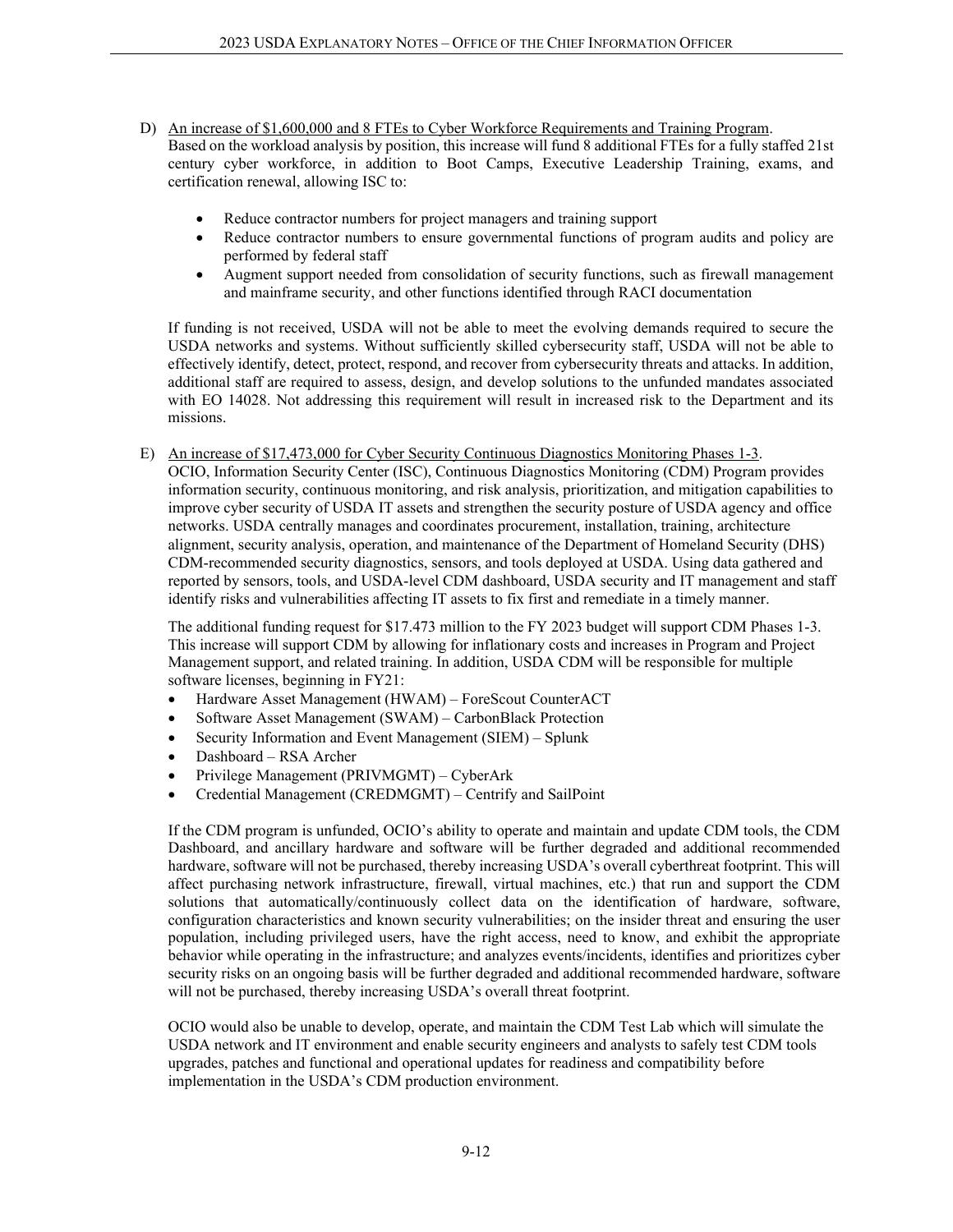The requested funding would also support delivery of hundreds of data products to USDA leadership and staff; enable more advanced analytics and support USDA's data strategy to solve key challenges with integrating USDA data and other agricultural data to provide better data to decision makers, researchers, and farmers; and would include an enterprise data catalog. Staffing levels would remain unchanged from FY22 levels, but with this funding, USDA will be able to realize efficiencies and cost avoidance through a shared platform with flexibility to meet USDA's current and future needs.

Additionally, without this increase, OCIO's ability to provide adequate Program and Project Management support for CDM Phases 1-4 will also be impacted.

F) An increase of \$1,200,000 to Zero Trust Architecture Program.

This increase would focus on improving capabilities for every aspect of Information Technology (Users, Devices, Workloads, Data, Network/Environment) department-wide:

- Augment and extend Cloud Access Security Broker (CASB) services by ensuring Zero Trust requirements and capabilities are researched, gathered, and incorporated into EIS task orders, to augment or extend capabilities provided by the MCAS integration.
- Develop holistic ZT / Micro-Segmentation strategy/plan for USDA Cloud based, Secure Access Service Edge (SaSe), and on-prem, enterprise data centers.
- Analyze risks and identify gaps due to the reliance on mainframes for financial services for staff offices and mission areas. Develop a road map towards Zero Trust specific to mainframe to address Privilege Access Management (PAM) and long-term strategy to modernize.
- Investigation and exploration of methods to enforce and adopt Multi Factor Authentication (MFA) (beyond PIV).
- Facilitate enhanced Access Management capabilities for Least Privilege, Separation of Duties (SoD), and align with Continuous Diagnostics and Mitigation (CDM) for Privileged Access Management (PAM) integration.
- Increase awareness of the synergy of CDM mandates to Zero Trust and consistent utilization of CDM capabilities.
- Review Legacy USDA Cybersecurity Policy and identify updates to include Zero Trust verbiage
- Gather information and conduct a Network / Security architecture analysis specific to the Natural Resource Environment (NRE) Mission area for to ZT strategy

In January 2022, OMB released M-22-09, Moving the U.S. Government Toward Zero Trust Cybersecurity Principles, which mandates all Federal Agencies implement a zero-trust architecture by the end of FY 2024. In the memorandum, OMB directs Agencies to seek additional funding in support of the initiative. Zero trust is a complex, multi-faceted initiative that touches virtually every aspect of information technology service delivery and security operations services. Without additional funding, USDA will not be able to meet the mandate.

G) An increase of \$4,255,000 and 9 FTEs to streamline the Enterprise Data Analytics Program from the Shared Costs Program.

An increase of \$4.3 million and 9 FTEs to facilitate the realignment the Enterprise Data Analytics Services (EDAS) program contained within the Shared Cost Portfolio to the Office of the Chief Information Officer appropriation. After analysis conducted by the USDA's Advisory Committee of the Shared Costs portfolio, USDA determined that the realignment of resources associated with this program to the servicing organizations would better serve and meet the needs of the Department by improving oversight, transparency, and accountability, in addition to a realization in management efficiencies by reducing workload and administrative expenses.

The EDAS program utilizes USDA's Enterprise Data Analytics Platform and Toolset (EDAPT) to deliver data and analytics solutions for the enterprise. This platform delivers a cost effective and integrated solution for sharing, analyzing, and reporting on the department's priority administrative and programmatic data. The services program delivers core platform management functions including engineering support for access and enhancements to connected data sources, operations and maintenance support, and coordination across USDA on access management and site utilization. If appropriated funds are not enacted, the SCP will continue as we have funded them in the past.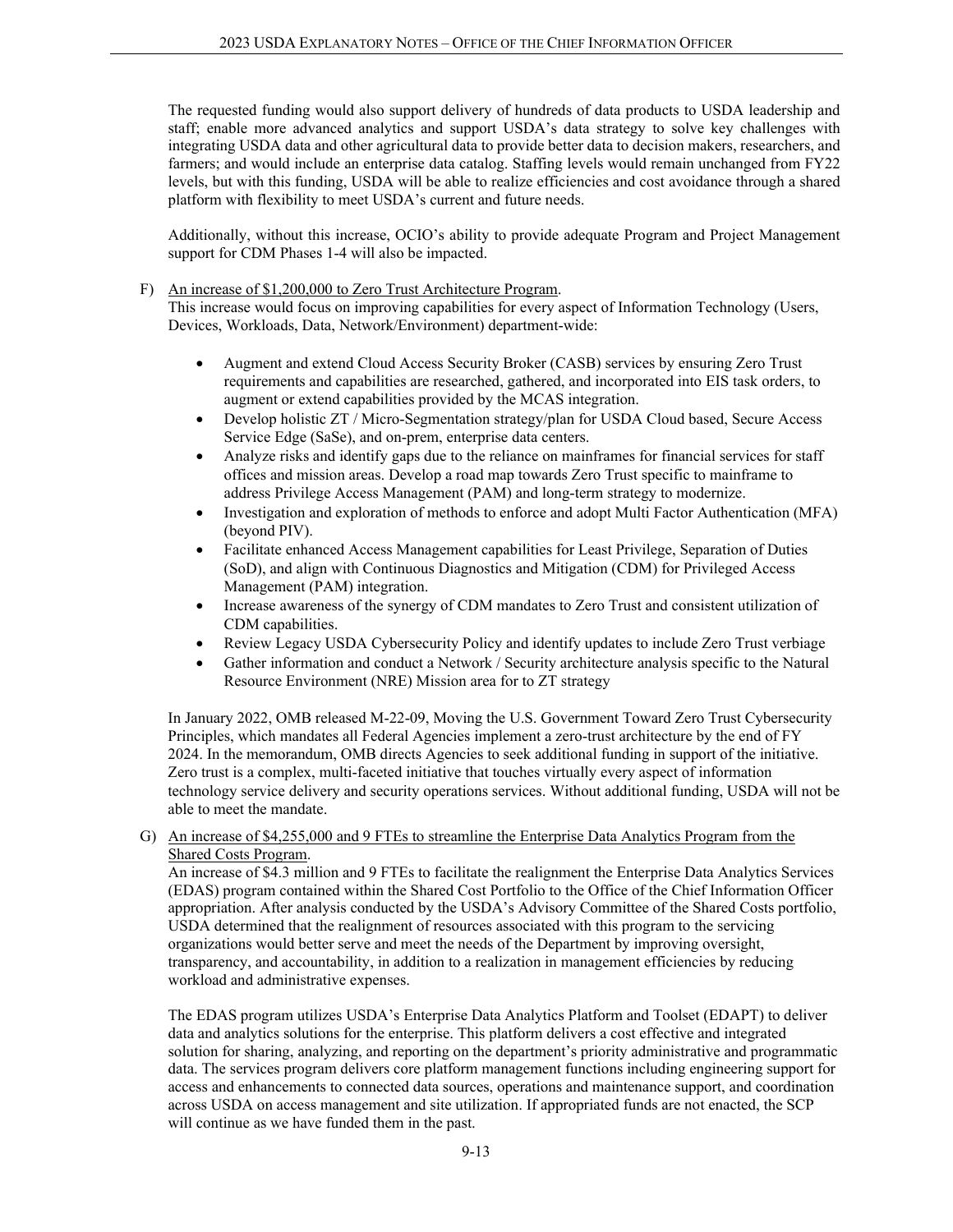| <b>State/Territory/Country</b> | 2020                     |                              | 2021                     |                          | 2022                     |                          | 2023             |                |
|--------------------------------|--------------------------|------------------------------|--------------------------|--------------------------|--------------------------|--------------------------|------------------|----------------|
|                                | Actual                   | <b>FTE</b>                   | Actual                   | <b>FTE</b>               | <b>Estimated</b>         | <b>FTE</b>               | <b>Estimated</b> | <b>FTE</b>     |
|                                | \$1,896                  | $\overline{2}$               | \$1,959                  | $\overline{c}$           | \$1,998                  | $\overline{2}$           | \$2,090          | $\overline{c}$ |
|                                | 1,896                    | $\overline{2}$               | 1,959                    | $\overline{c}$           | 1,998                    | $\overline{2}$           | 2,090            | 2              |
|                                | 3,818                    | $\overline{4}$               | 7,751                    | 8                        | 7,906                    | 8                        | 8,270            | 8              |
|                                | 935                      | 1                            | $\overline{a}$           | $\overline{\phantom{a}}$ |                          |                          |                  |                |
| District of Columbia           | 18,736                   | 19                           | 33,833                   | 33                       | 34,325                   | 33                       | 45,070           | 65             |
|                                | 1,896                    | 2                            |                          | $\overline{\phantom{a}}$ |                          |                          |                  |                |
|                                | $\overline{\phantom{a}}$ | $\overline{\phantom{a}}$     | 1,024                    | 1                        | 1,044                    | 1                        | 1,093            | 1              |
|                                | 4,779                    | 5                            |                          |                          |                          |                          |                  |                |
|                                | 935                      | 1                            | $\overline{\phantom{a}}$ |                          |                          |                          |                  |                |
|                                | Ĭ.                       |                              | 1,024                    | 1                        | 1,044                    | 1                        | 1,093            | 1              |
| Louisiana                      | 5,740                    | 6                            | 5,803                    | 6                        | 5,919                    | 6                        | 6,191            | 6              |
|                                | 3,818                    | 4                            | 3,881                    | 4                        | 3,959                    | $\overline{4}$           | 4,141            | 4              |
| Missouri                       | 11,506                   | 12                           | 2,700                    | 17                       | 18,073                   | 17                       | 18,904           | 17             |
| Nebraska                       | $\blacksquare$           | $\qquad \qquad \blacksquare$ | 1,024                    | 1                        | 1,044                    | 1                        | 1,093            | 1              |
|                                | 935                      | 1                            | 2,946                    | 3                        | 3,005                    | 3                        | 3,143            | 3              |
|                                | 935                      | 1                            |                          |                          |                          |                          |                  |                |
|                                | 935                      | 1                            |                          |                          |                          |                          |                  |                |
| North Dakota                   | 935                      | 1                            | 1,024                    | 1                        | 1,044                    | 1                        | 1,093            | 1              |
|                                | 935                      | 1                            |                          |                          |                          |                          |                  |                |
|                                | 1,896                    | 2                            | $\overline{\phantom{a}}$ |                          |                          |                          |                  |                |
|                                | 935                      | 1                            | 1,024                    | 1                        | 1,044                    | 1                        | 1,093            | 1              |
| Pennsylvania                   | 935                      | 1                            | 1,024                    | 1                        | 1,044                    | 1                        | 1,093            | 1              |
|                                |                          | $\qquad \qquad \blacksquare$ | 1,024                    | 1                        | 1,044                    | 1                        | 1,093            | 1              |
|                                | 935                      | 1                            | $\overline{\phantom{a}}$ | $\overline{\phantom{a}}$ | $\overline{\phantom{a}}$ |                          |                  |                |
|                                | 65,327                   | 68                           | 68,000                   | 82                       | 84,494                   | 82                       | 97,547           | 114            |
| <b>Lapsing Balances</b>        | 503                      | $\blacksquare$               | 1,134                    |                          |                          | $\overline{\phantom{a}}$ |                  |                |
| Bal. Available, EOY            |                          | $\overline{a}$               | 17,680                   |                          |                          |                          |                  |                |
| Total, Available               | 65,830                   | 68                           | 86,814                   | 82                       | 84,494                   | 82                       | 97,547           | 114            |

## **GEOGRAPHIC BREAKDOWN OF OBLIGATIONS AND FTES**

#### *Table OCIO-11. Geographic Breakdown of Obligations and FTEs (thousands of dollars, FTEs*)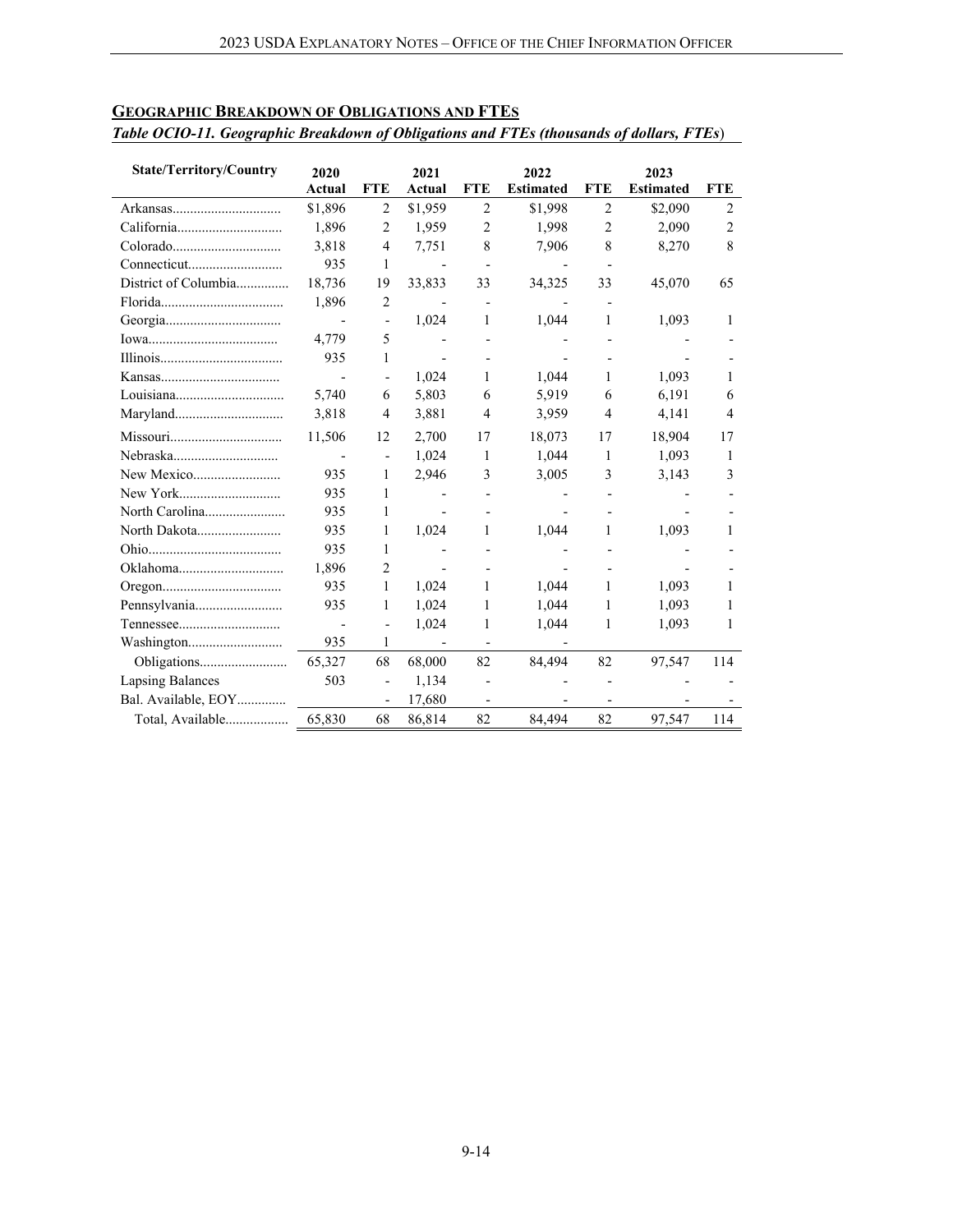## **CLASSIFICATION BY OBJECTS**

## *Table OCIO-12 Classification by Objects (thousands of dollars)*

| Item<br>No. | Item                                              | 2020 Actual          | 2021 Actual                                    | 2022<br><b>Estimated</b> | 2023<br><b>Estimated</b> |
|-------------|---------------------------------------------------|----------------------|------------------------------------------------|--------------------------|--------------------------|
|             | Personnel Compensation:                           |                      |                                                |                          |                          |
|             |                                                   | \$2,732              | \$5,473                                        | \$6,714                  | \$11,290                 |
|             |                                                   | 6,689                | 4,853                                          | 3,891                    | 5,037                    |
| 11          |                                                   | 9,421                | 10,326                                         | 10,605                   | 16,327                   |
| 12          |                                                   | 3,021                | 3,627                                          | 3,725                    | 5,629                    |
| 13.0        |                                                   | 9                    | 5                                              | 15                       | 15                       |
|             |                                                   | 12,451               | 13,958                                         | 14,345                   | 21,971                   |
|             |                                                   |                      |                                                |                          |                          |
|             | Other Objects:                                    |                      |                                                |                          |                          |
| 21.0        |                                                   | 52                   | ı                                              | 550                      | 582                      |
| 22.0        |                                                   |                      |                                                |                          |                          |
| 23.1        |                                                   | 230                  | 248                                            | 253                      | 253                      |
| 23.3        | Communications, utilities, and misc. charges      | 374                  | 309                                            | 312                      | 392                      |
| 24.0        |                                                   | 67                   | 44                                             | 45                       | 45                       |
| 25          |                                                   |                      | 15,921                                         | 41,021                   | 46,200                   |
| 25.1        |                                                   | 8,730                | 8,923                                          | 8,730                    | 8,730                    |
| 25.2        |                                                   | 220                  |                                                |                          |                          |
| 25.3        | Other goods and services from Federal sources     | 1,176                | 2,515                                          | 2,715                    | 2,715                    |
| 25.4        |                                                   | 26,465               | 21,232                                         | 14,350                   | 14,350                   |
| 25.5        |                                                   | 36                   | 601                                            | 35                       | 35                       |
| 25.6        |                                                   | 10,196               |                                                |                          |                          |
| 25.7        | Operation and maintenance of equipment            | 3                    |                                                |                          |                          |
| 26.0        |                                                   | 4,061                | 973                                            | 660                      | 732                      |
| 31.0        |                                                   | 1,000                | 3,147                                          | 1,478                    | 1,542                    |
| 42.0        |                                                   | 239                  | 127                                            |                          |                          |
| 43.0        |                                                   | 27                   |                                                | $\blacksquare$           |                          |
|             |                                                   | 52,876               | 54,042                                         | 70,149                   | 75,576                   |
|             |                                                   |                      |                                                |                          |                          |
| 99.9        |                                                   | 65,327               | 68,000                                         | 84,494                   | 97,547                   |
|             | DHS Building Security Payments (included in 25.3) | \$83                 | \$83                                           | \$26                     | \$27                     |
|             | Information Technology Investments:               |                      |                                                |                          |                          |
|             |                                                   | SO-OCIO-DISC-AgLearn |                                                |                          |                          |
| 11          |                                                   | 572                  | 532                                            | 641                      | 641                      |
|             |                                                   | 2,514                | 2691                                           | 4388                     | 4.388                    |
| 25.2        |                                                   | 68                   |                                                |                          |                          |
|             |                                                   |                      |                                                |                          |                          |
|             | Information Technology Investments:               |                      | SO-OCIO-DISC-Robotics Process Automation       |                          |                          |
|             |                                                   | (RPA)                |                                                |                          |                          |
| 11          |                                                   | 146                  | 300                                            | 146                      | 146                      |
|             |                                                   | 382                  | 1311                                           | 691                      | 691                      |
| 25.2        |                                                   | 1,198                | $\boldsymbol{0}$                               | 1,198                    | 1198                     |
|             |                                                   |                      |                                                |                          |                          |
|             | Information Technology Investments:               | Toolset (EDAPT)      | SO-OCIO-Enterprise Data Analytics Platform and |                          |                          |
|             |                                                   |                      |                                                |                          |                          |
| 25.2        |                                                   | 7,438                | 18180                                          | 5000                     | 5000                     |
|             | Information Technology Investments:               |                      |                                                |                          |                          |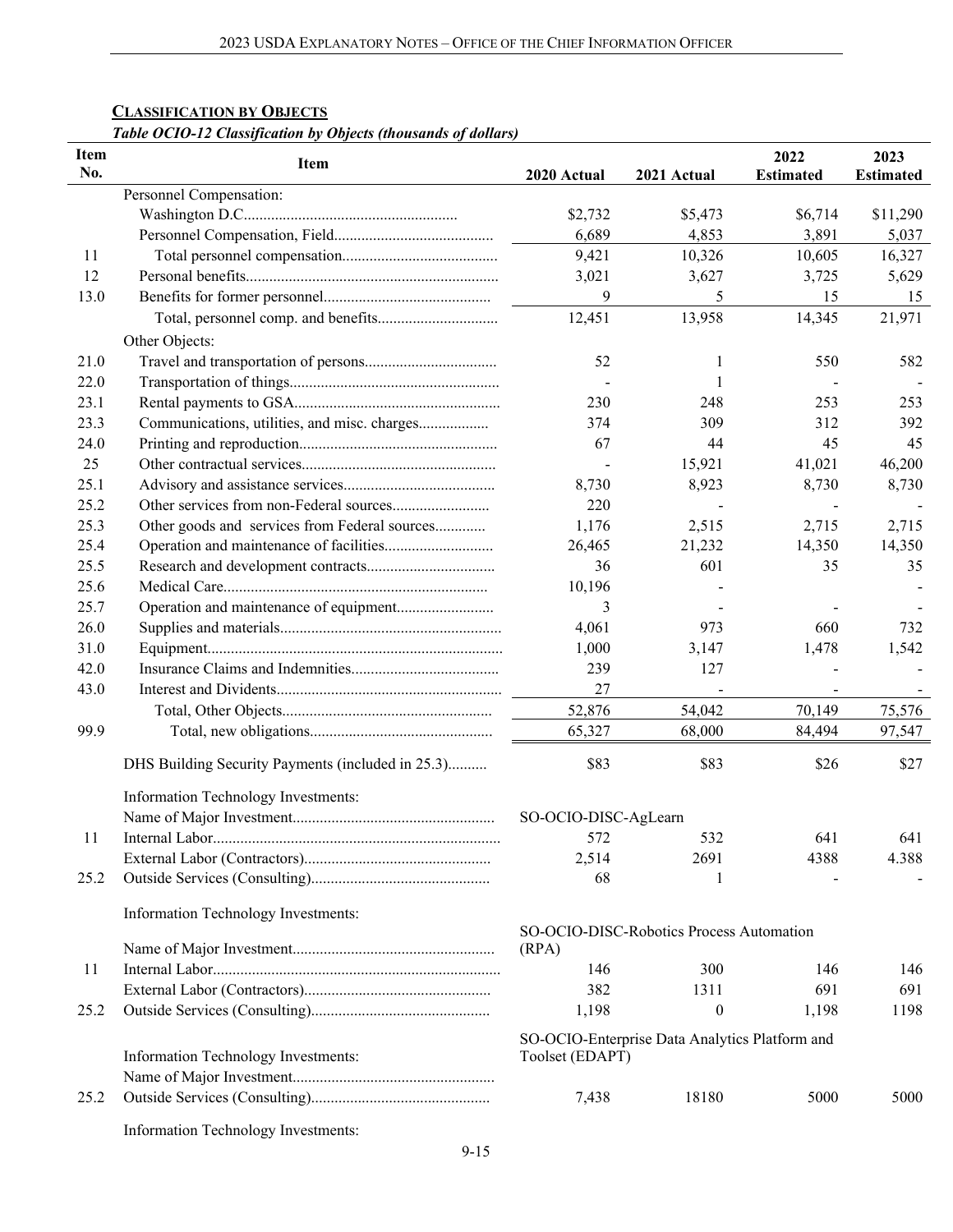|      |                | Standard IT Infrastructure Investments |           |           |           |
|------|----------------|----------------------------------------|-----------|-----------|-----------|
| -11  |                | 143,293                                | 194656    | 165406    | 165406    |
|      |                | 155,869                                | 242020    | 340603    | 340603    |
| 25.2 |                | 21,843                                 | 21558     | 64584     | 64584     |
|      | Position Data: |                                        |           |           |           |
|      |                | \$182,110                              | \$182,110 | \$184,842 | \$187.614 |
|      |                | \$126,578                              | \$126,578 | \$37,668  | \$38,233  |
|      |                | 13.10                                  | 13.10     | 10.2      | 10.0      |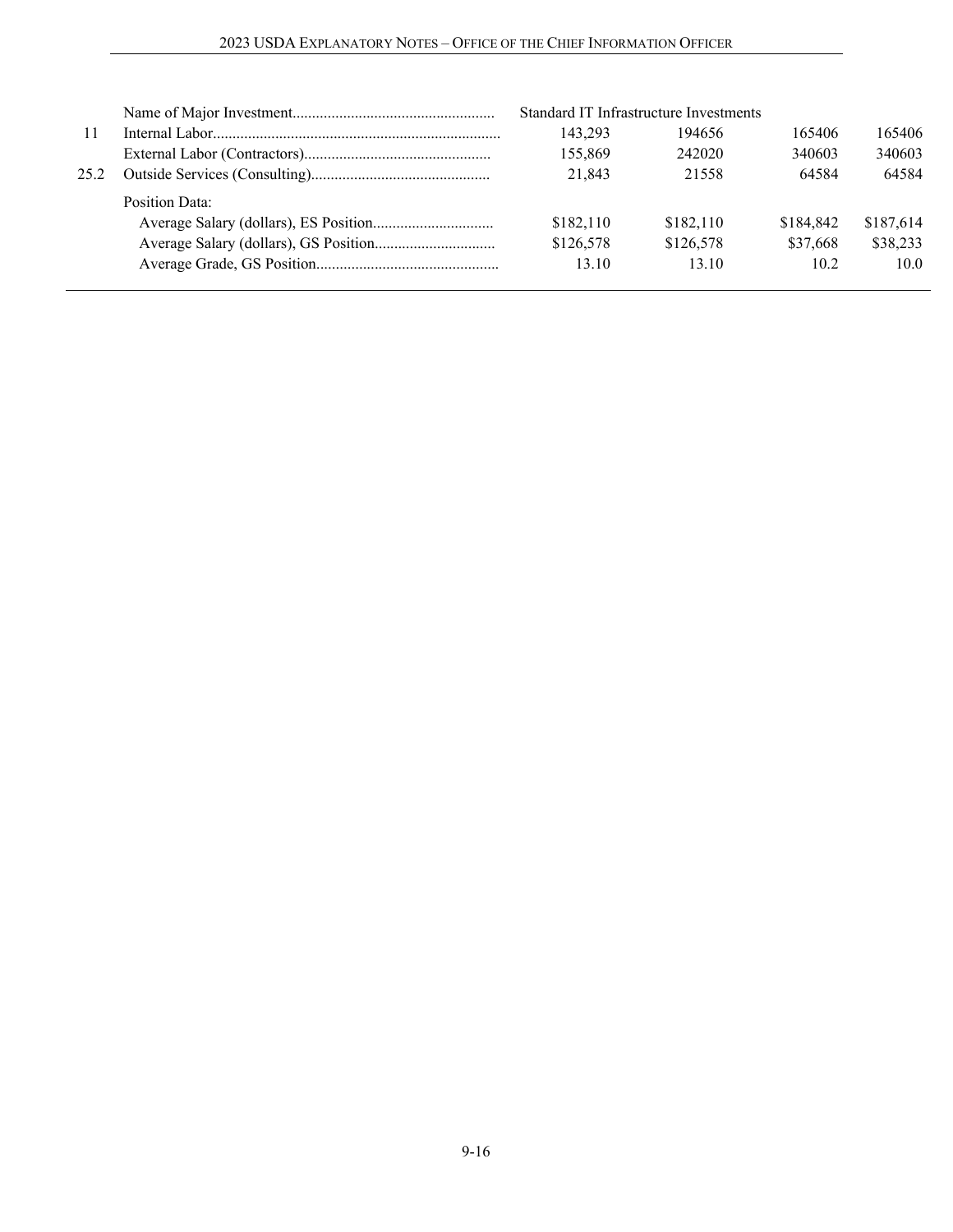## **STATUS OF PROGRAMS**

The Clinger-Cohen Act of 1996 required the establishment of a Chief Information Officer (CIO) for all major Federal agencies. The Act requires USDA to maximize the value of information technology acquisitions to improve the efficiency and effectiveness of USDA programs. To meet the intent of the law and to provide a Departmental focus for information resources management issues, USDA Secretary's Memorandum 1030-30, dated August 8, 1996, established the Office of the Chief Information Officer (OCIO). The CIO serves as the primary advisor to the Secretary on Information Technology (IT) issues. OCIO provides leadership for the Department's information and IT management activities in support of USDA program delivery.

Additionally, the Federal Information Technology Acquisition Reform Act (FITARA), enacted on December 19, 2014, augments the Clinger-Cohen Act, and strengthens the role of the CIO. FITARA outlines specific requirements related to:

- Agency Chief Information Officer (ACIO) Authority Enhancements
- Enhanced Transparencyand Improved Risk Management in IT Investments
- Portfolio Review
- Federal Data Center Consolidation Initiative
- Expansion of Training and Use of IT Cadres
- Maximizing the Benefit of the Federal Strategic Sourcing Initiative
- Government-wide Software Purchasing Program

#### **Current Activities**

Federal Information Technology Acquisition Reform Act (FITARA)

FITARA is focused on improving the management of IT across the Department and improving the scores on the Biannual House of Representative's Committee on Oversight and Reform's (COR) FITARA Scorecard. The 13th iteration of the FITARA Scorecard, released January 2022, continued to grade the agency's implementation of:

- 1. Federal Information Technology Acquisition Reform (FITARA) provisions.
- 2. Modernizing Government Technology (MGT) Act.
- 3. Federal Information Security Modernization Act of 2014 (FISMA).
- 4. Enterprise Infrastructure Solutions (EIS) transition.

USDA has received a C+ for Scorecard 13.0 and projects to achieve a B+ for Scorecard 14.0 under the following conditions:

- 1. Increase the score for Incremental Development.
- 2. Provide more realized cost Savings and Avoidance.
- 3. Maintain the score for the Managing Government Technology Act.
- 4. Maintain the score for the Data Center Optimization Initiative (DCOI) and Managing Government Technology Act (MGT).
- 5. Achieve a Disconnect rate above 81 percent as part of the Enterprise Information Solutions transition.

The Director of FITARA developed a Scorecard Improvement plan to achieve an A+ on the FITARA Scorecard in FY 2022, however the USDA grade on the FITARA Scorecard 13.0, released on January 20, 2022, dropped to a C+. The Scorecard Improvement plan to was updated to address the deficiencies identified in the Scorecard 13.0 and, in turn, continue to ensure that USDA's IT Investments are well planned, cost-effective, and support the missions and business goals of the organization. The plan is designed to address the deficiencies and gaps in the categories on the FITARA Scorecard, continue to collaborate with the IT Stakeholders and work closely with the GAO to improve the grade on Scorecard 14.0. The COR is expecting to release the next iteration of the scorecard in June 2022.

To improve the FITARA Scorecard grade, the FITARA Team is focused on the following activities:

- 1. Maintain the grade of an A for the IT Modernization Working Capital Fund (WCF) and Data Center Optimization Initiative (DCOI). The Working Capital Fund (WCF) Policy was updated to clearly identify the USD CIO as the sole decision authority for the IT Modernization WCF (T-Fund) and provided an updated response to Congress.
- 2. Increase data quality to ensure all active projects and activities show releases of usable functionality in six-month increments were applicable.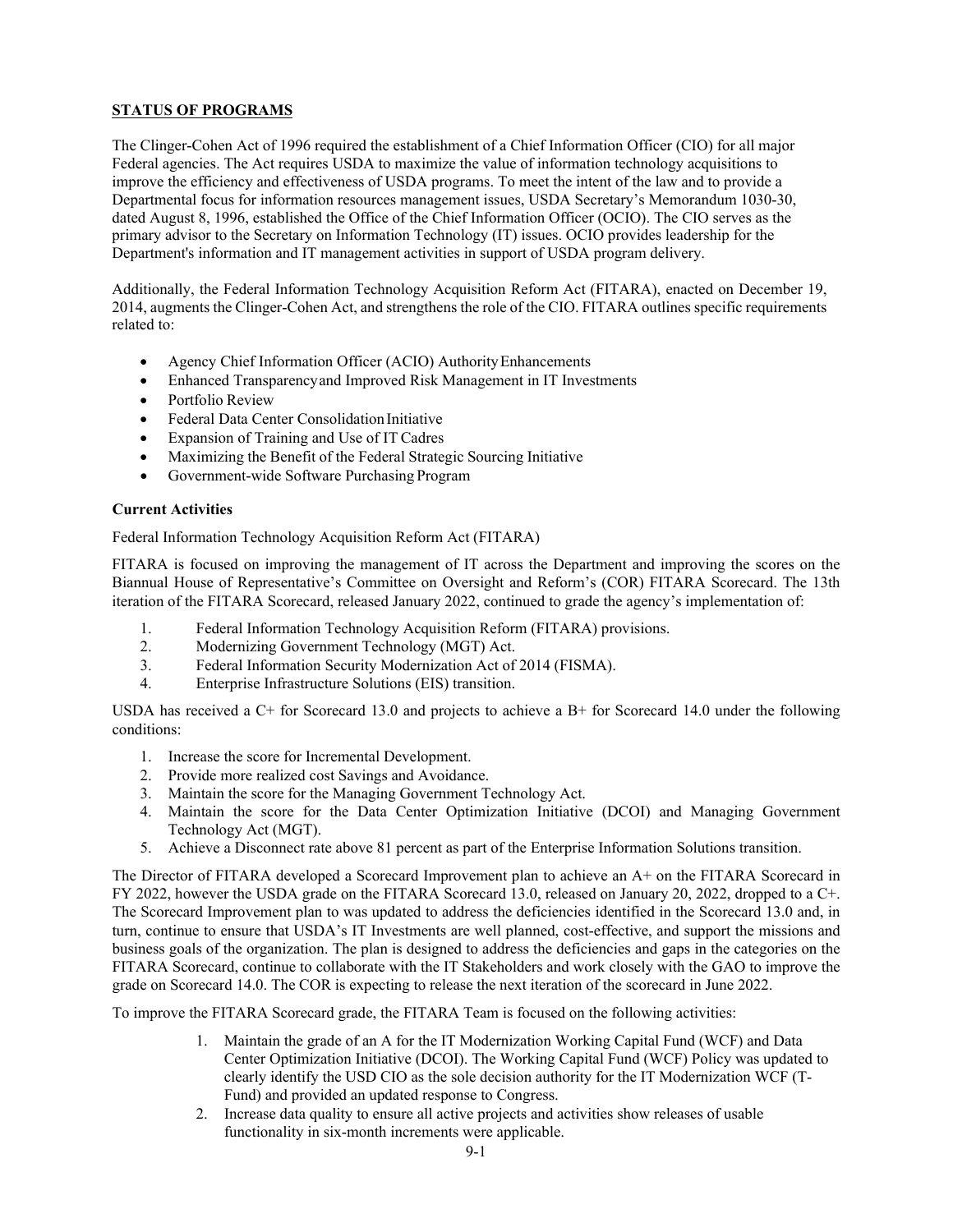- 3. The Information Resource Management Center l will review projects/activities data monthly to identify gaps.
- 4. Critically review all projects and activities for completeness.
- 5. Accurately track and update all cost savings in AgMax (the USDA IT investment / portfolio management tool).
- 6. Ensure EIS transition activities are updated to reflect current status.
- 7. Implement action plan to execute FISMA related tasks.

Improvement in the areas identified above will have USDA on the path to an A+.

#### **E-Government**

USDA participates in eight E-Government Presidential Initiatives and six Lines of Business (LoB), each fulfilling the requirements under the E-Government Act of 2002 (Section 206), the Clinger-Cohen Act, and the Government Paperwork Elimination Act, as well as furthering the effectiveness and efficiency of government. These initiatives involve mission area, agency, and staff office collaboration through support of pilot projects and the use of innovative technologies in which USDA typically contributes a share of operational costs based on a combination of service usage metrics.

| <b>USDA Funded E-Government Presidential Initiatives and Lines of Business</b> |                                      |  |  |  |  |
|--------------------------------------------------------------------------------|--------------------------------------|--|--|--|--|
| <b>Initiatives</b>                                                             | <b>Lines of Business (LoB)</b>       |  |  |  |  |
| Benefits.gov                                                                   | Budget Formulation and Execution LoB |  |  |  |  |
| Disaster Assistance Improvement Plan                                           | Financial Management LoB             |  |  |  |  |
| E-Rulemaking                                                                   | Geospatial LoB                       |  |  |  |  |
| Grants.gov                                                                     | Human Resources Management LoB       |  |  |  |  |
| *Federal PKI Bridge                                                            | *Performance Management LoB          |  |  |  |  |
| *Freedom of Information Act Portal                                             | Hiring Assessment LoB                |  |  |  |  |
| Integrated Award Environment (IAE)                                             |                                      |  |  |  |  |
| *USAJOBS                                                                       |                                      |  |  |  |  |

**\*These initiatives are not funded through the E-government program.**

#### **Enterprise Architecture**

The Enterprise Architecture Division (EAD) provides a planning concept and delivery process designed to help translate business strategies into mission results. EAD leverages data as a strategic asset so that architecture becomes a tool to make data-driven decisions that optimize resources and identify duplication and cost saving opportunities. The EAD team supports the creation of an integrated, tiered Enterprise Architecture (EA) that supports improved planning and risk management at both the agency and Department levels. Additionally, the team supports standardization on common computing platforms to enhance interoperability and reduce cost of ownership as well as improves the USDA's planning and decision-making by more closely aligning EA activities to the IT Capital Planning processes.

- The EAD team worked with the Capital Planning team to integrate AgMax and Enterprise Architecture Visioning Environment (EAVE). Data Integration effort in support of Department Application Rationalization initiative will continue in FY 2022 to provide cost information at the application level, for other Mission Area applications/assets. Geospatial was the pilot for this effort.
- The EAD team engaged in a collaborative effort with the Information Security Center (ISC) to develop a Security Architecture and initialed discussion to integrate the security architecture into the EAVE. ISC has begun the process of entering the security architecture in EAVE. In FY 2022, EAD will continue to work with ISC to update and mature the security architecture and framework into EAVE. Additionally, EAD will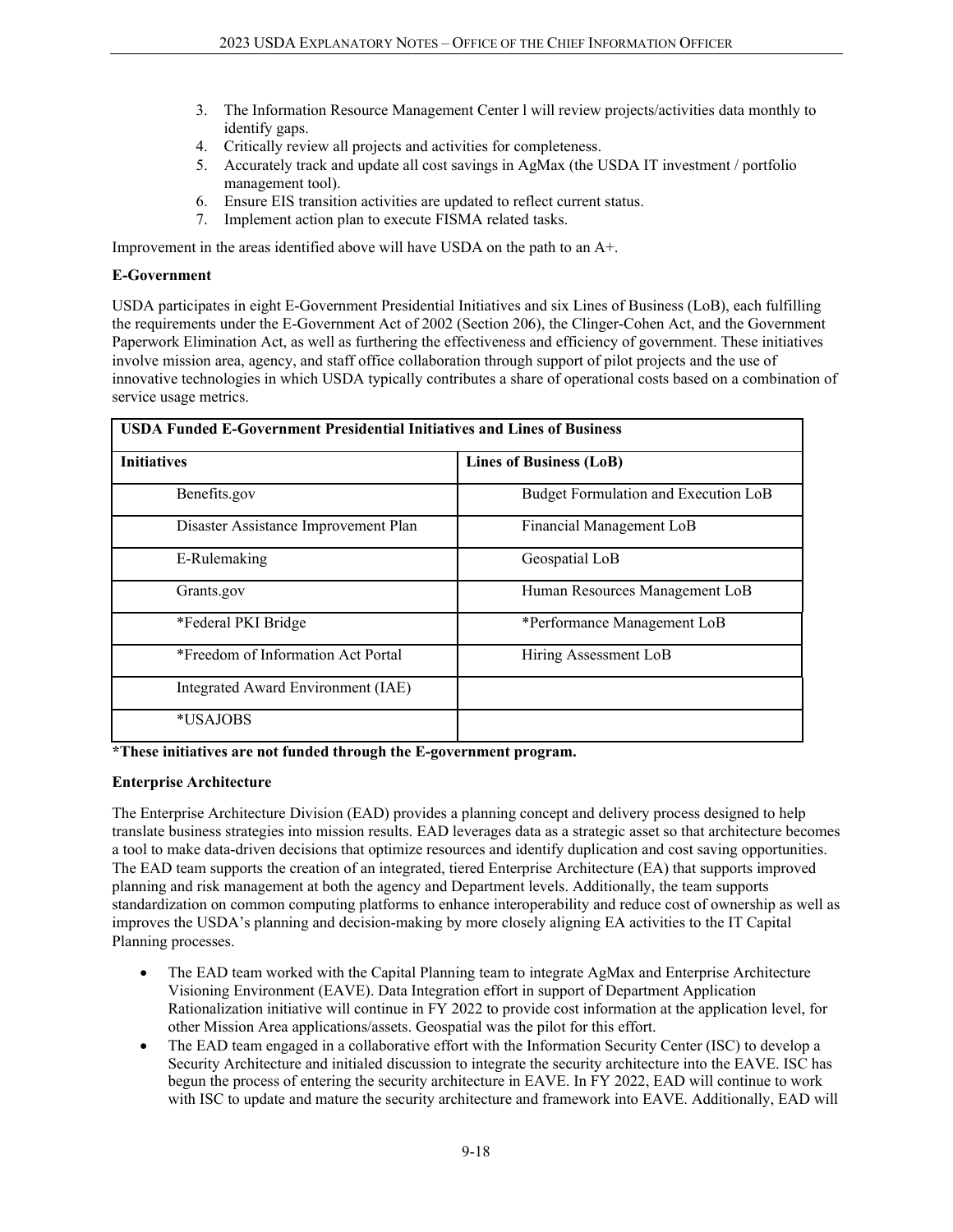continue to work with the Office of the Chief Financial Officer (OCFO) to integrate new financial management regulations and requirements within EAVE.

- The EAD team worked with the Mission Areas to update the USDA Level 1, 2 and 3 Business capabilities in support of the Department Application Rationalization initiative and mapping of capabilities to assets as requested for the Secretary's data request. In FY 2022, EAD will continue to work on maturing business capabilities. In FY 2021, EAD worked with Mission Areas to map capabilities to applications that have been identified within the USDA portfolio. In FY 2022, the EAD will continue to work with Mission Areas to continue validating their respective application inventories and look for opportunities to reduce and/or streamline USDA application footprint across the business capabilities.
- The EAD team worked with the Mission Areas to build out the infrastructure domain within EAVE. In FY 2022, EAD will continue to work with the Mission Areas to populate the infrastructure domain in EAVE. In FY 2022, EAD will also migrate the USDA Standards Profile into EAVE.
- The EAD team worked with the Capital Planning to develop an API to allow bi-directional data exchange between AgMAX and EAVE. In FY 2022, EAD will continue to pursue other APIs between other applications (CSAM, ServiceNow, etc.) to provide ease of use in gathering required/requested data.

#### **Capital Planning and IT Governance (CPITG)**

CPITG governs and oversees 211 total IT investments (41 Major, 46 Non-Major Investments, 73 Standards, 51 IT Funding Transfers), managing USDA's \$2.5 billion IT investment portfolio is CPITGD's primary mission.

CPITG is responsible for ensuring that the Department's IT investments deliver products that result in business value to the agencies, while providing a positive return on the IT investments for taxpayers. The CPITG ensures the establishment and implementation of IT Governance through strategic initiatives, sound structure, oversight, regulatory compliance, accountability, transparency, and the fiscal responsibility of IT decisions.

A focus of the program is to reinforce the requirements from the Secretary, Deputy Secretary, the CIO and the Office of Management and Budget (OMB) to the mission areas regarding ensuring the transparency, accountability and alignment of Agency IT portfolio of investments and USDA strategic priorities throughout the investment life cycle. Verification and validation of these requirements are done through monthly, quarterly, and annual investment reviews and reporting to the USDA and OMB, which includes CIO investment evaluations, acquisition approval requests reviews and decisions and quarterly OMB integrated data collections (IDCs). Additionally, monthly and/or quarterly Governance Board Reviews at the Mission Areas and the Department levels, ad-hoc Program Reviews and Tech-Stat Reviews are conducted with the USDA Senior Leaders.

CPIC and IT Governance aid USDA in addressing transparency and accountability through the Department-wide implementation of an industry best practice, and OMB adopted taxonomy known as Technology Business Management (TBM), which is the sharing of information at the lowest level that reduces silos, enables cost transparency, supports data-driven decisions across lines of businesses (IT, Finance, Budget, Acquisition and HR) and improves customer experiences and accountability. In partnership with the Office of Budget and Program Analysis, OCIO Capital Planning manages the IT budget formulation and execution processes. Capital Planning and IT Governance is working with the Office of Procurement and Contracting to automate acquisition approval requests (AAR) and contract information data exchange to strengthen and streamline the IT acquisition process.

Capital Planning worked with the Enterprise Architecture Division to integrate AgMAX and EAVE as part of Data Integration effort in support of the Department Application Rationalization initiative. An output of the application rationalization was the Geospatial pilot. This integration of the two systems along with identifying the related business capabilities to cost information at the application level by Mission Area applications/assets aligned to the TBM taxonomy will continue into FY 2022.

As part of enterprise IT Governance, Capital Planning is coordinating and tracking the Technology Modernization Funds requests for USDA. The requests are put into the Department's IT Governance process for review and decisions.

The Department's Executive IT Investment Review Board (E-Board) serves as the USDA senior authoritative body charged with the oversight of IT investments with consideration to government "best practices", the OMB's Circulars, Federal Acquisition Regulation, and any USDA official IT guidance and policies.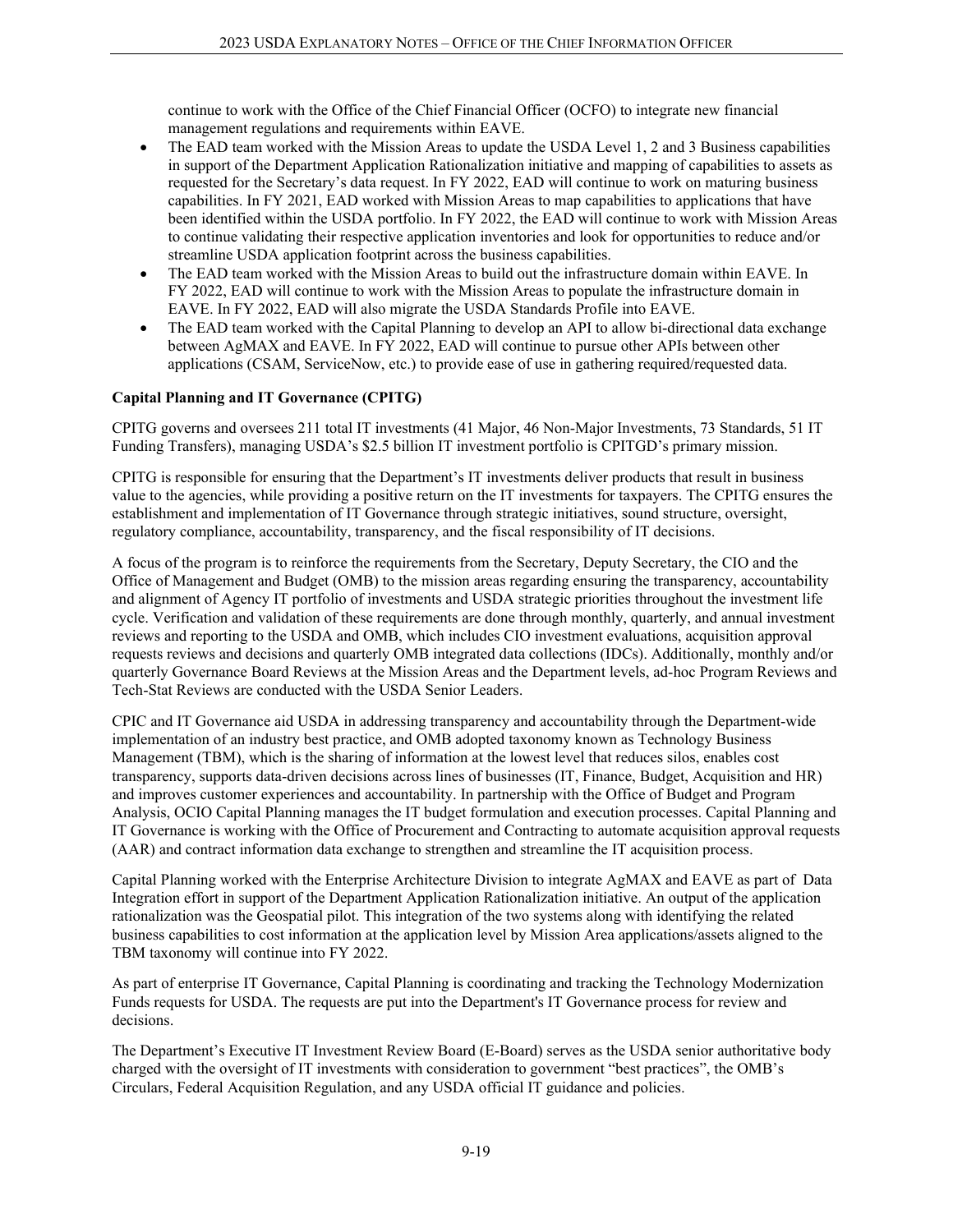### **Cybersecurity (USDA Chief Information Security Officer)**

The Information Security Center (ISC), formerly the Agriculture Security Operations Center (ASOC), was funded by Congress in 2009 and mandated by OMB M-19-02 to serve as a focal point for addressing cybersecurity incidents within all agencies, offices, branches, and entities of USDA. ISC's mission is to increase the Department's awareness of cyber threats and vulnerabilities while enhancing readiness in preparing for and responding to attacks involving USDA's computer systems and networks, as well as a complete Assessment and Authorization (A&A) via the Risk Management Framework (RMF) process for all USDA systems.

In accordance with FISMA and other mandates (OMB memoranda, Executive Orders, Binding Operational Directives, etc.), ISC diligently manages system security compliance activities across all USDA information systems, develops cybersecurity policy and supports audit-related activities. All USDA FISMA audit activities during FY 2021 were completed on time. During FY 2021, ISC successfully closed 21 outstanding Office of Inspector General (OIG) audit recommendations and three OIG audits, significantly reducing risks to the IT enterprise.

During FY 2021, ISC continued to streamline the USDA A&A process through automation in accordance with National Institutes of Standards and Technology (NIST) Special Publication (SP) 800-53 Revision 4. In addition to maintaining specific standards, ISC began the process of establishing the foundational work for USDA to transition to NIST SP 800-37 Revision 2, that will greatly increase the risk management ability of USDA systems.

During FY 2021, ISC did not meet OMB's goal of 100 percent of USDA systems with a current Authority to Operate but achieved 97percent. However, ISC increased the number of systems having Business Impact Analysis (BIA) in place by 31percent, thereby achieving an overall 84percent across the enterprise. High Value Assets (HVA) BIA increased 50 percent, resulting in 85 percent HVA BIA Compliance. By the end of FY 2021, 100 percent of high-impact systems and nearly all HVAs have BIAs in place, with the remainder being actively addressed. In compliance with FISMA and applicable OMB and USDA directives, ISC facilitated closure of over 1,210 Plans of Action and Milestones (POA&Ms). In addition, POA&Ms were tracked to identify, assess, prioritize, and monitor agencies' progress towards correcting security deficiencies and/or vulnerabilities.

ISC Operational Security Assessment and Penetration Testing Programs were comprehensive security assessment mechanisms that supported the Department's goal of improving the overall security posture. Both programs examined and evaluated agency's information technology systems and the supporting operational policies and procedures. The programs provided USDA agencies with timely and actionable intelligence to assist in defending valuable business and mission assets against threats. The programs enabled agencies to prioritize and remediate vulnerabilities in a timely manner, improve security posture, and strengthen the protection of information and associated assets.

In FY 2021, ISC conducted penetration testing on 31 mission areas and offices. Each mission area and/or headquarter office tested was provided an out-briefing which allowed the technical staff an opportunity to address specific exploitations. Additionally, the penetration test team conducted three component level operational security assessments for the Research, Education, and Economics, Food Nutrition and Consumer Services , and the Food Safety mission areas.

ISC implemented and matured several security tools and capabilities. Microsoft Defender for Endpoint covers all end users and provides analyses for security related events across the Department, identifies malicious activity, and supplies a forensic analysis capability. With the recent consolidated logging capability, Splunk Enterprise Security is used as a Security Information and Event Management System to collect all server logs. Also, Tanium monitoring allows for rapid cyber incident detection and response to include immediate device isolation, live response forensics, and antivirus scanning. These tools have broadened ISC's visibility, allowing ISC to rapidly respond to security events and protect USDA's IT assets.

ISC continues to improve its HVA Program by working with the Department of Homeland Security (DHS) Cybersecurity and Infrastructure Security Agency (CISA) to assess the HVA overlay controls in compliance with OMB Memorandum 19-03. In FY 2021, CISA assessed two of USDA's 16 Tier 1 HVA systems and USDA resolved the resulting POA&Ms with 100% compliance.

In June 2021, Executive Order 14028, "Improving the Nation's Cybersecurity" was issued, focusing on the prevention, detection, assessment, and remediation of cyber incidents is a top priority and essential to national and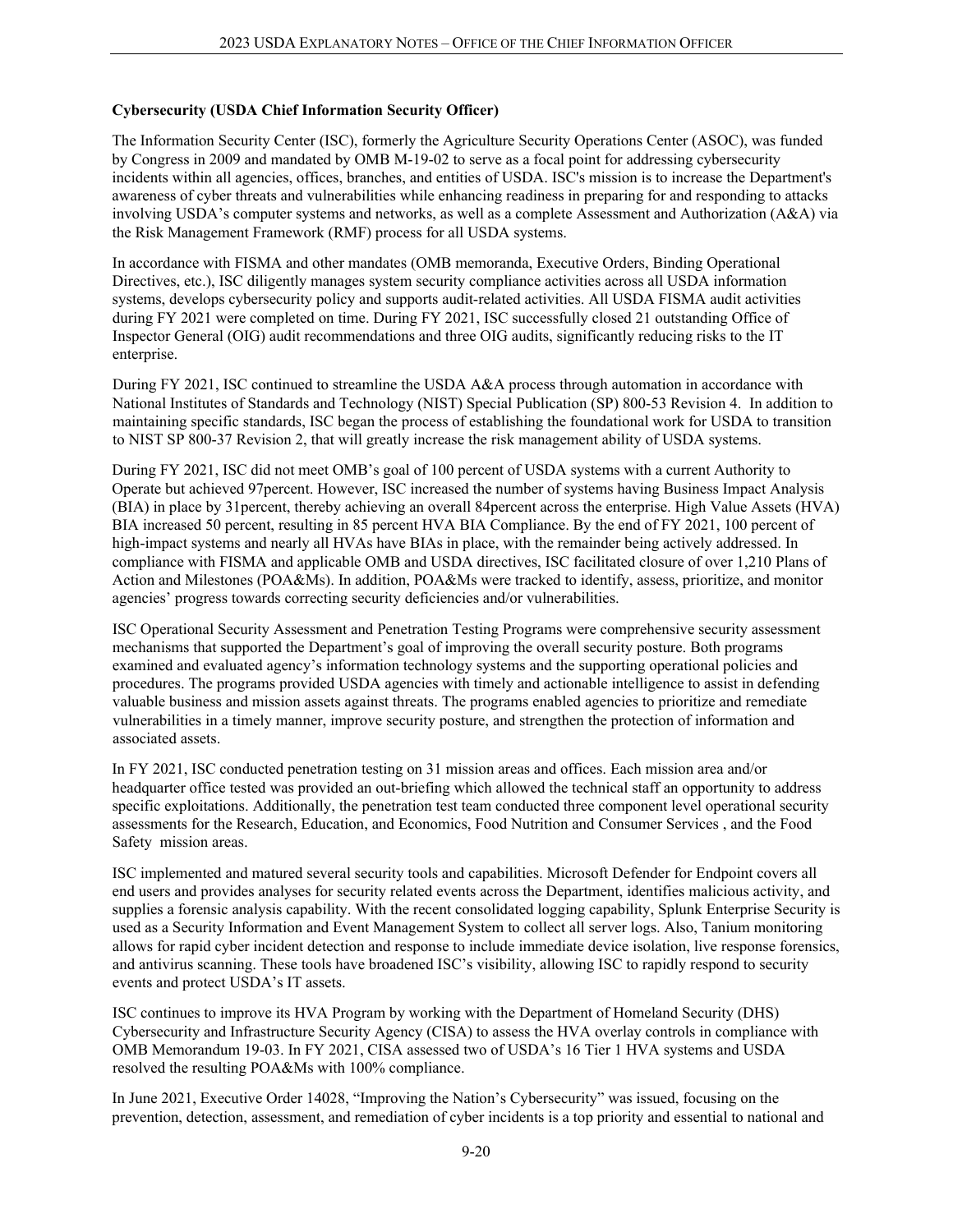economic security. Through this order, USDA has provided to OMB our Zero Trust strategy and Cloud Adoption Plan. Additionally, USDA has provided data and statistics on our adoption of multi-factor authentication and encryption, data sensitivity categorization, critical systems categorization, and USDA's logging maturity level.

ISC continues to act as an early adopter for the DHS Continuous Diagnostics and Mitigation Program in accordance with OMB Memorandum 14-03, "Enhancing the Security of Federal Information and Information Systems", which established requirements for Information Security Continuous Monitoring. In FY 2021, USDA implemented the Application Allow-Deny List capability, completed Identity Access Management integration, and continued Identity Credential Access Management for privileged access users. USDA was also able to connect the Agency dashboard to the Federal dashboard to share key security datapoints with Department of Homeland Security Cybersecurity and Infrastructure Security Agency (DHS CISA).

ISC is focused on four key areas: Zero Trust; Risk Management Framework (RMF) 2.0; 21st Century Workforce Initiative; and Artificial Intelligence/Robotic Process Automation (AI/RPA). Zero Trust will focus on evolving the cybersecurity paradigms that move defenses from static, network-based perimeters to focus on the users, assets and resources. RMF 2.0 will align USDA with the next generation risk management framework, incorporating privacy and supply chain risk management into our assessment and authorization processes. The ISC 21st Century Workforce Initiative will ensure the USDA cybersecurity workforce aligns with the National Initiative for Cybersecurity Education Framework. Finally, ISC will focus on maturing AI/RPA to increase productivity throughout USDA. Cyber security threats and responses continue to evolve and will continue to be a priority in the new 2022-2026 Strategic Plan under development.

#### **Chief Data Officer and Enterprise Analytics**

The role of the Chief Data Officer (CDO) is established by the Foundations for Evidence Based Policy-Making Act and requires the CDO to manage data as a strategic asset. In addition, the CDO leads initiatives in developing the analytics capabilities of the organization and leads priority data initiatives for the Department.

During FY 2021, the CDO developed the USDA Data Strategy which sets multi-year objectives to mature data governance, establish a common enterprise data warehouse, develop the analytics workforce and promote open data. The strategy was developed with input from mission area stakeholders across USDA.

The CDO assessed existing data in support of the executive order on equity and the work of USDA to develop a comprehensive report on how USDA programs support the equity priority. This assessment identified numerous programs which provide services and support to the public but also identified gaps in the data collected which would allow USDA to evaluate how those programs are being delivered according to various racial, socioeconomic and other demographics.

CDO led several data warehouse modernization efforts. The Risk Management Agency (RMA) initiated a 15-month modernization of their Compliance Data Warehouse to the USDA Enterprise Data and Analytics Platform. The Natural Resources Conservation Service also began an initiative to develop a Dynamic Soils Property (DSP) Hub to consolidate geospatial and tabular data for analytics.

CDO stood up the first USDA Enterprise Data Catalog and has engaged with a community of data stewards at USDA to build out and curate USDA's data assets in accordance with the requirements of the Evidence Act and Federal Data Strategy. A user beta test was conducted to identify user requirements and prioritize enhancements to the catalog.

CDO undertook an analytics workforce skills gap analysis and drafted an action plan. This gap analysis identified four priorities for USDA to focus on including data visualization skills and programming skills. The action plan is scheduled for finalization in the first quarter of FY 2022.

The CDO launched a new cloud-based Data Science Workbench to enable analysts at USDA to conduct more complex analyses than they can do with existing equipment. This workbench also provides rapid access to a standardized suite of analytics tools to deliver a common user experience and a shared collaborative environment for analysts. A 90-day pilot was conducted with over 40 participants and five agencies have adopted the workbench for further evaluation and adoption.

In FY 2021, USDA's Open Data Platform (ODP) adoption has increased by two agencies, bringing the total adoption to five agencies. The ODP is a public facing platform for sharing of information through dashboards or